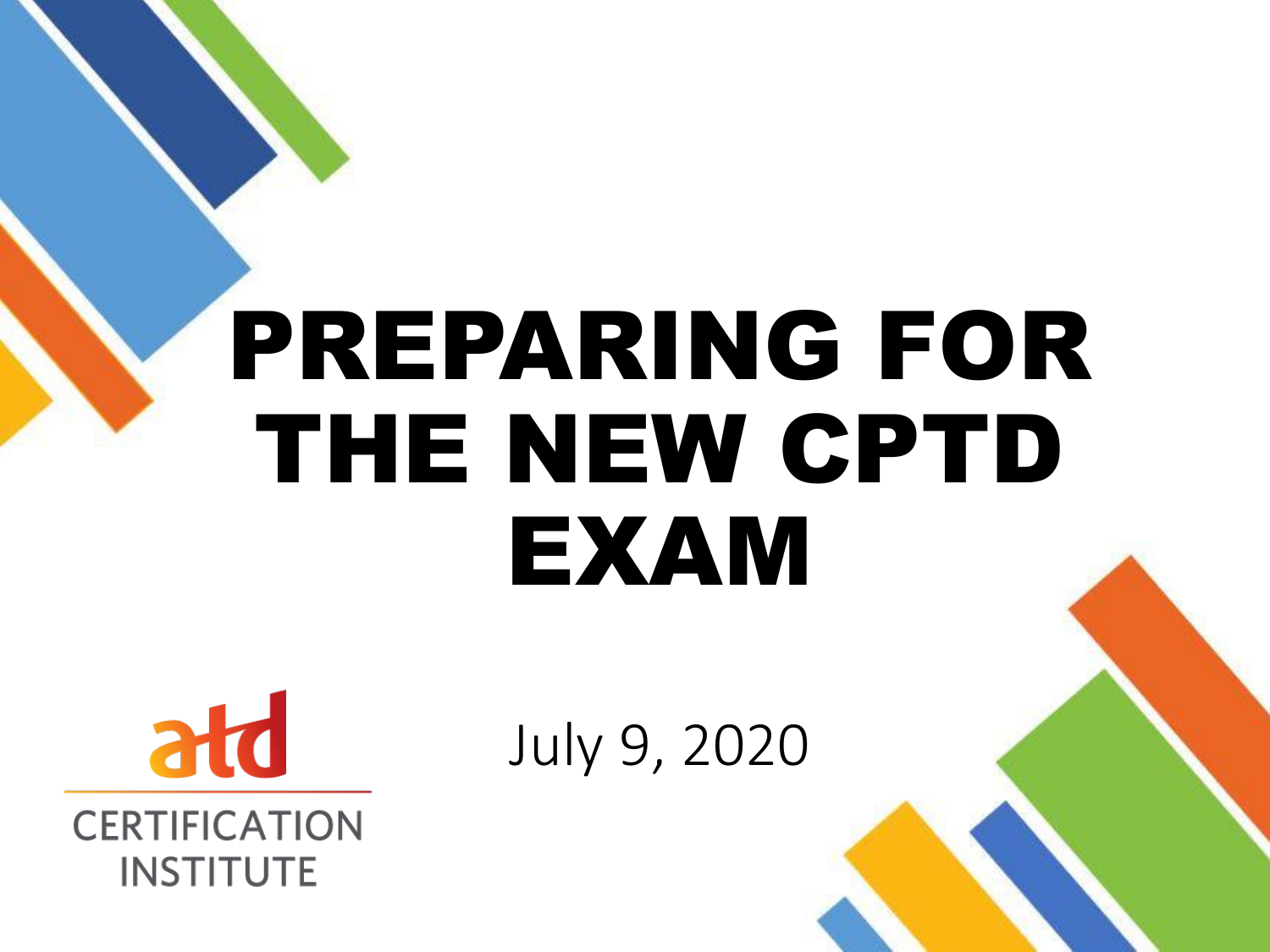### **What We'll Cover**

- $\blacktriangle$  Steps to take before the exam
- Resources available for study
- Overview of the exam itself
- ▲ Candidates talk about their process
- ▲ Wrap-Up and Questions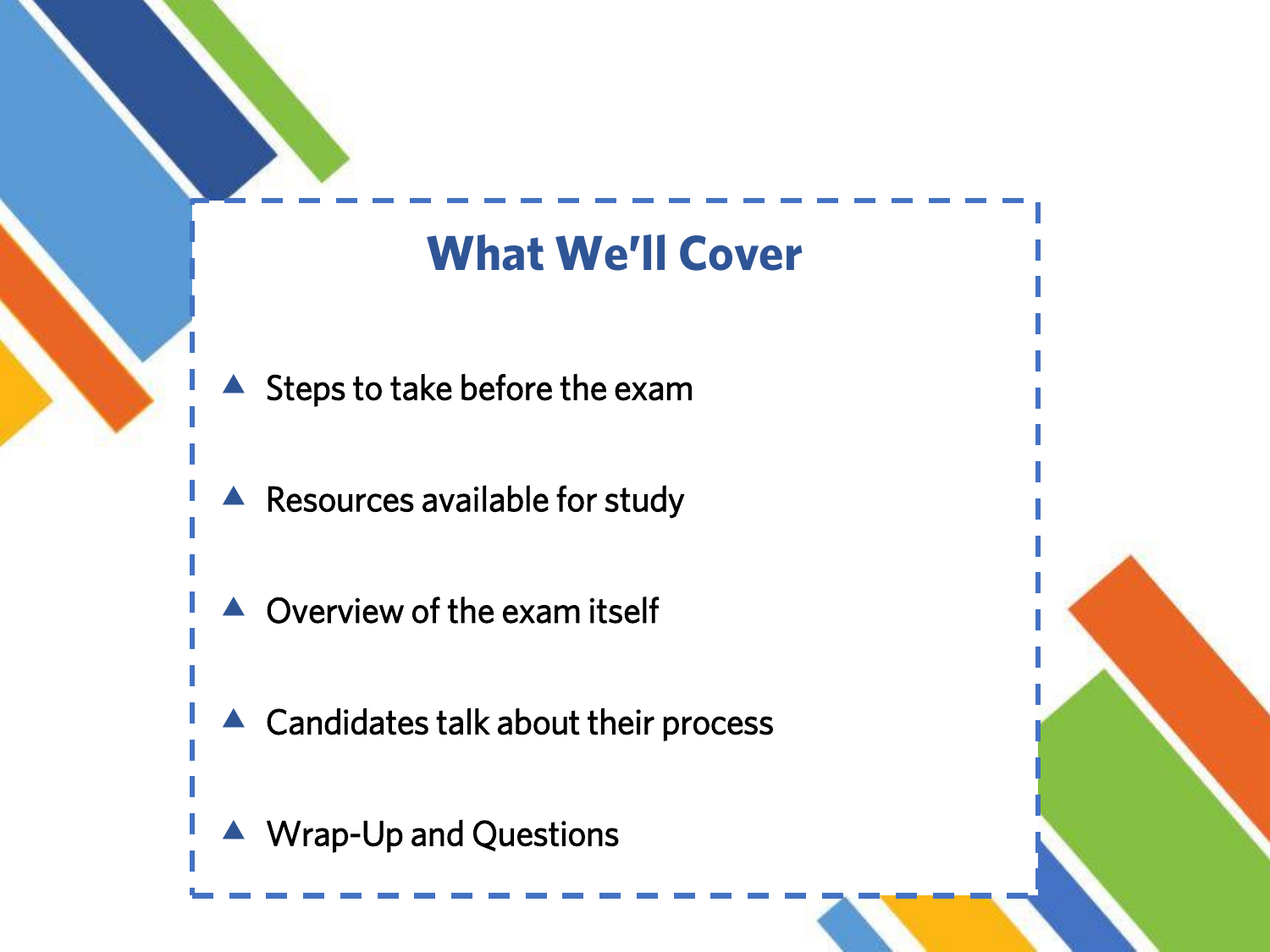### **Quick Poll**

### **How many hours of study have you done thus far for the CPTD Pilot?**

- Just getting started Less than 10
- $\triangle$  10 20 hours
- $\triangle$  21 40 hours
- $\triangle$  41 60 hours
- 61 or more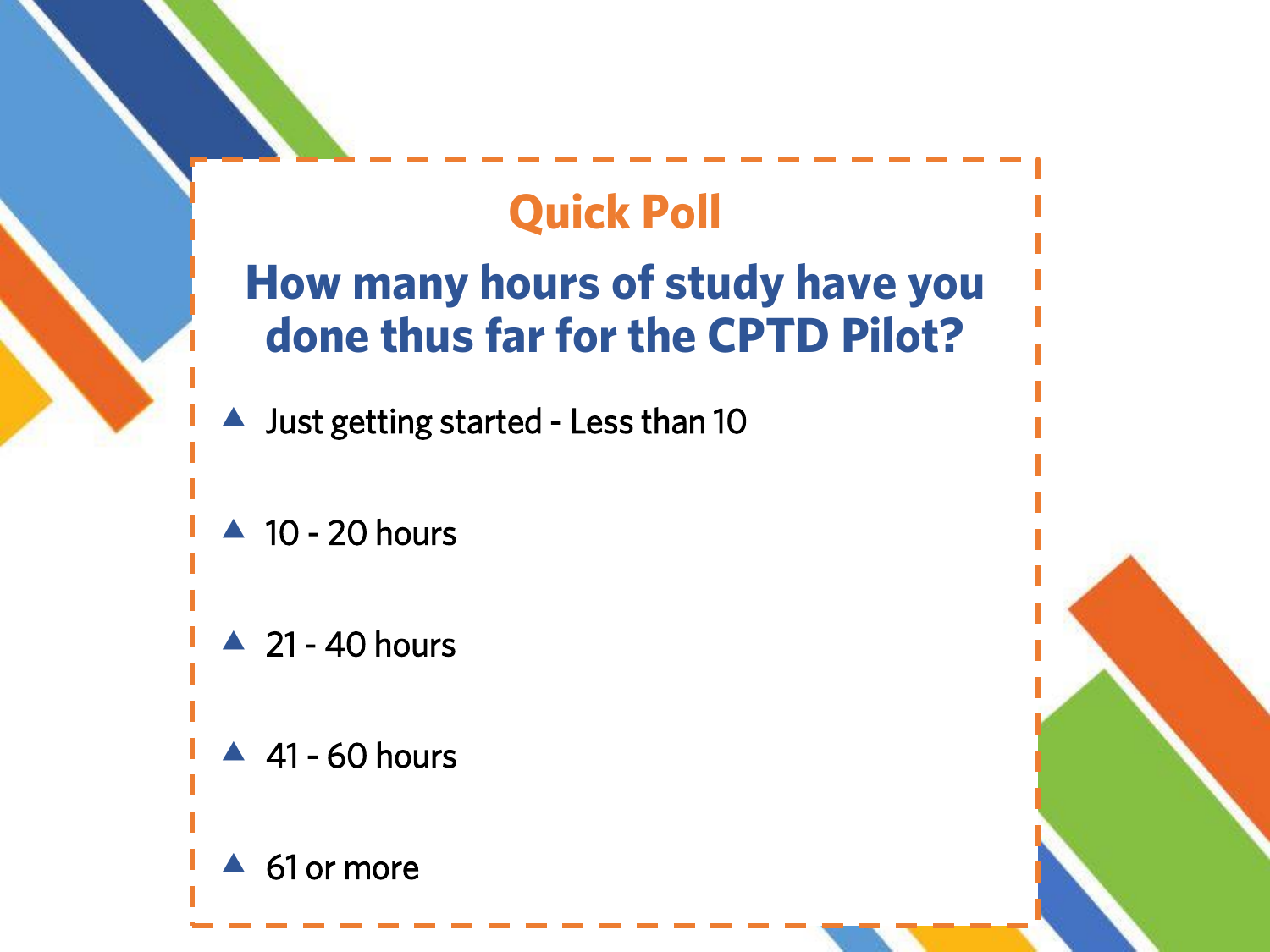# **1.** Steps to Take Before the Exam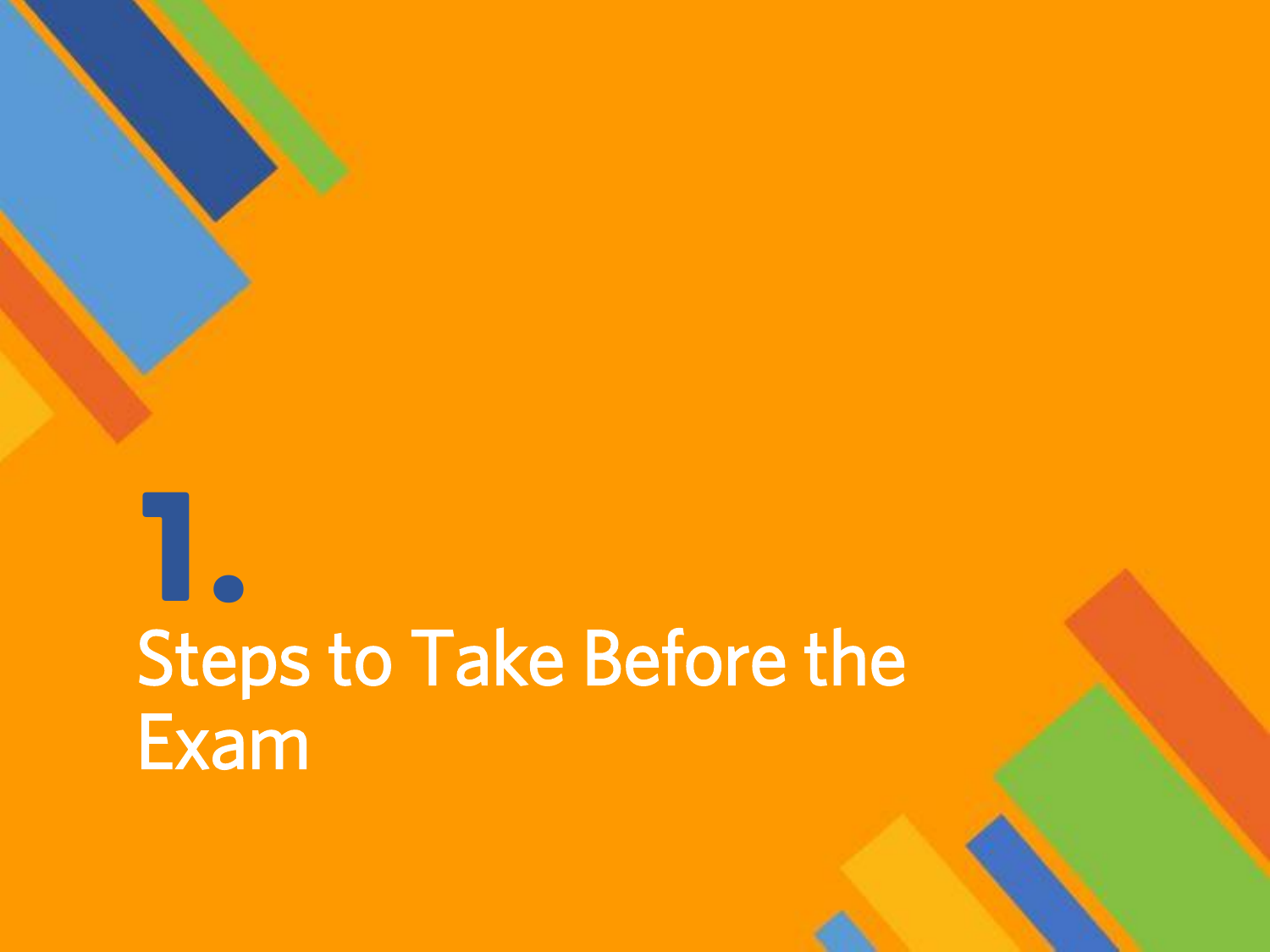

### Steps to Take Before the Exam

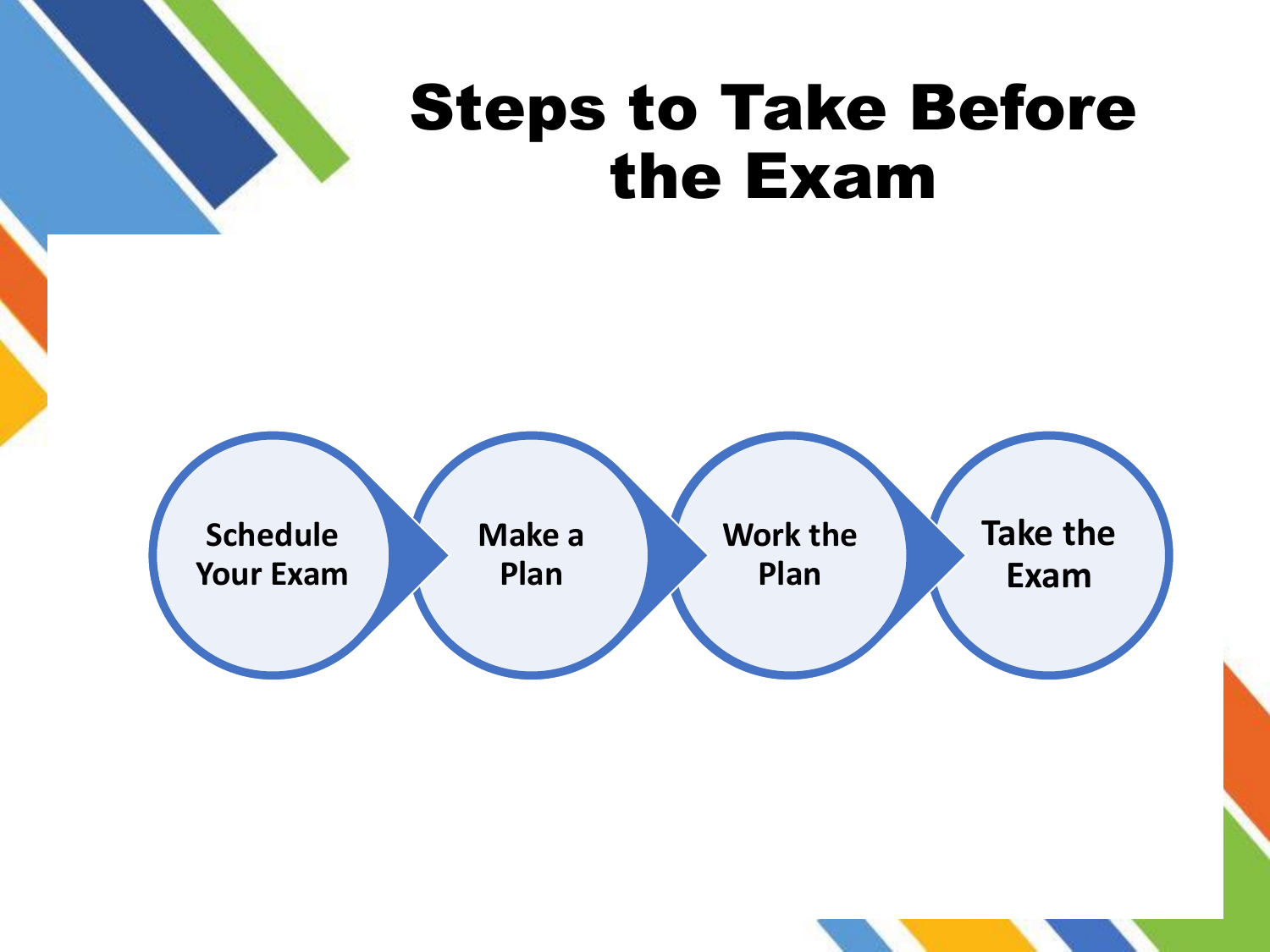### Scheduling the Exam

Return to Candidate Portal and click "Schedule Exam"

#### Select exam options

CPTD 2020 08 01 EN: CPTD Exam

All fields are required.

How do you want to take your exam? Exam delivery option descriptions

 $\bigcirc$  At a local test center

 $\bigcirc$  At a home or office

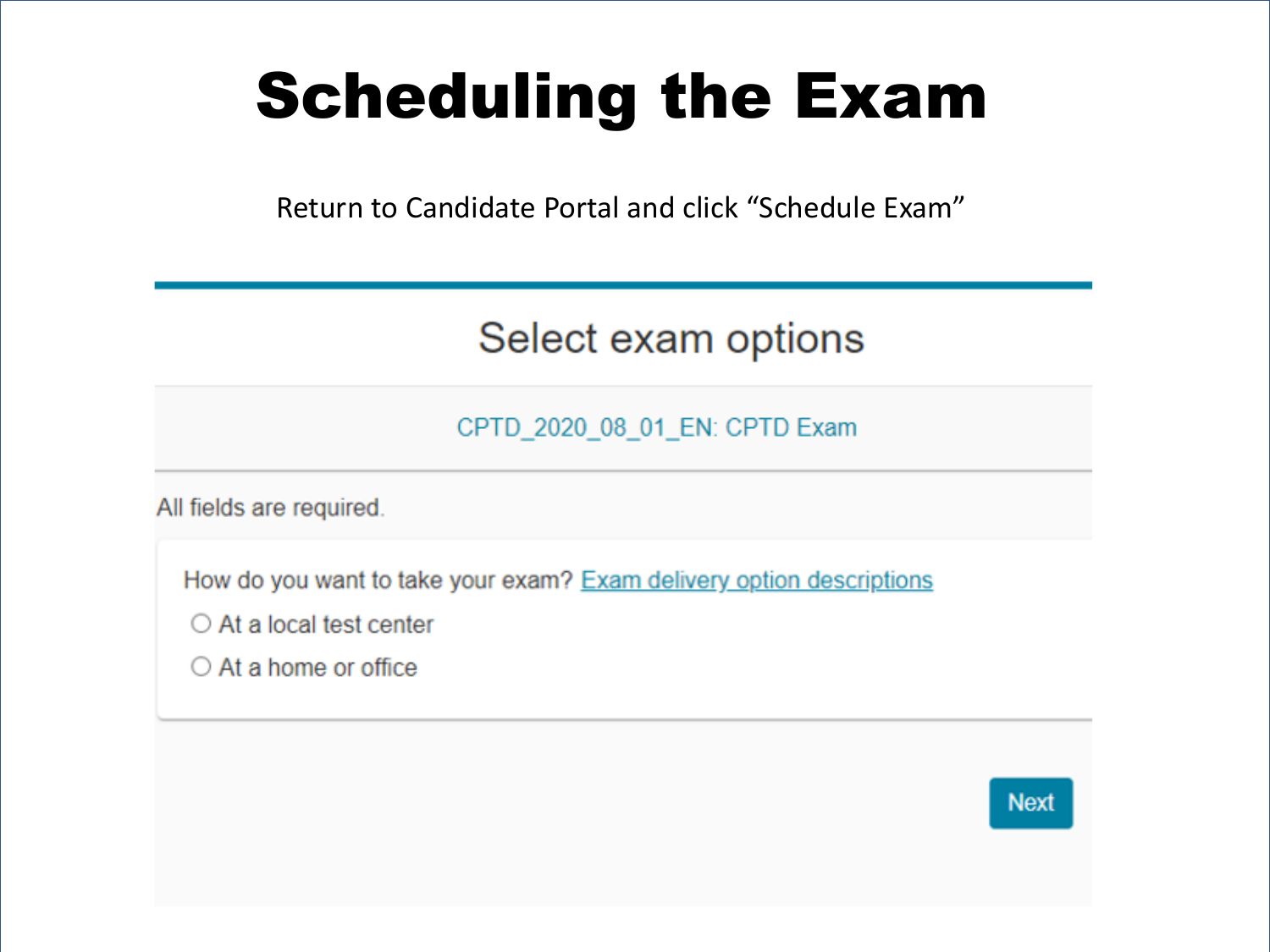### Scheduling the Exam

#### At a Local Testing Center At Home or Office

| Pro                                                                                             | Con                                                                        | <b>Pro</b>                                                                                | Con                                                                                         |
|-------------------------------------------------------------------------------------------------|----------------------------------------------------------------------------|-------------------------------------------------------------------------------------------|---------------------------------------------------------------------------------------------|
| <b>Structured setting</b>                                                                       | Public spaces are<br>riskier for some<br>people                            | Safer at home                                                                             | Only one 10-<br>minute break<br>allowed                                                     |
| More frequent<br>breaks (in addition<br>to the formal 10-<br>minute one built<br>into the exam) | Limited<br>appointments<br>available                                       | More appointment<br>availability                                                          | Must have private<br>space, good<br>internet<br>connection, and<br>have no<br>interruptions |
|                                                                                                 | Have to reschedule<br>72 hours in<br>advance or incur<br>financial penalty | Can reschedule<br>within pilot<br>window up to appt.<br>time without<br>financial penalty |                                                                                             |
|                                                                                                 |                                                                            |                                                                                           |                                                                                             |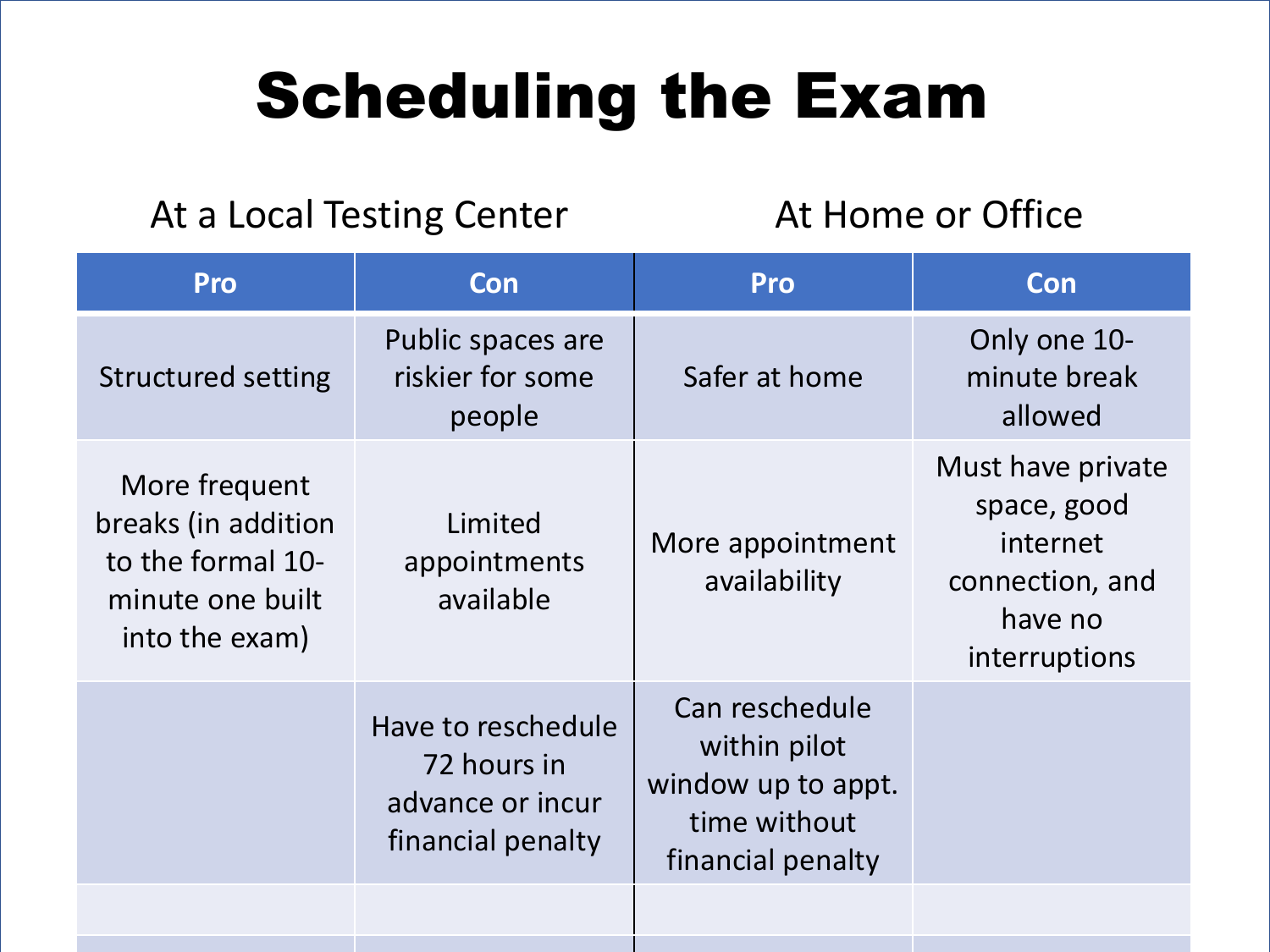### Make a Plan / Work the Plan

Once the date is set, everything you do drives toward that goal.

Evaluate the resources you have to devote to studying: time/money/access

#### Do it!

Part of the deal for the pilot was that there are no transfers out to future windows if you come up on exam day and realize you're not ready.

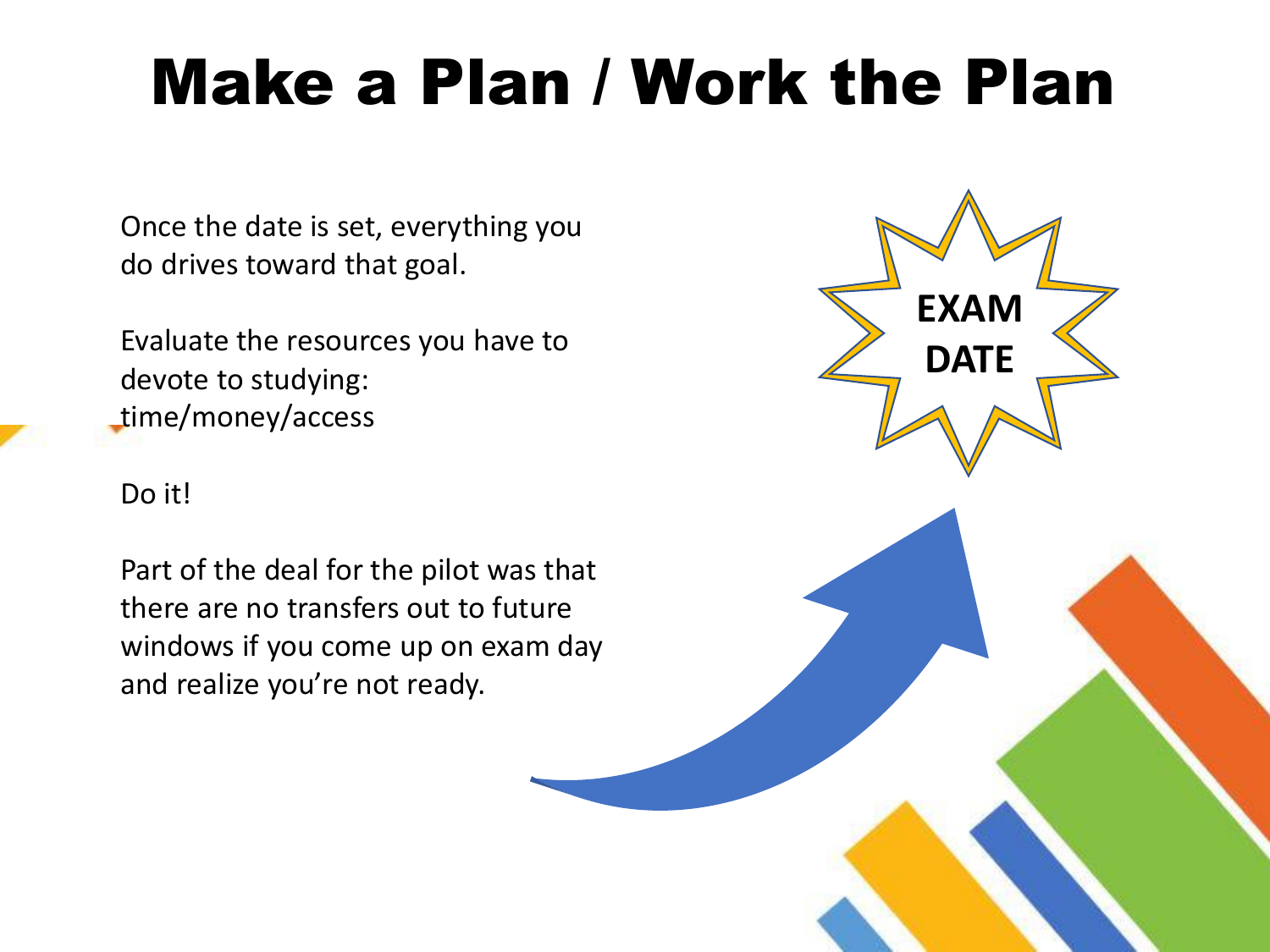## **2.** Resources Available for Study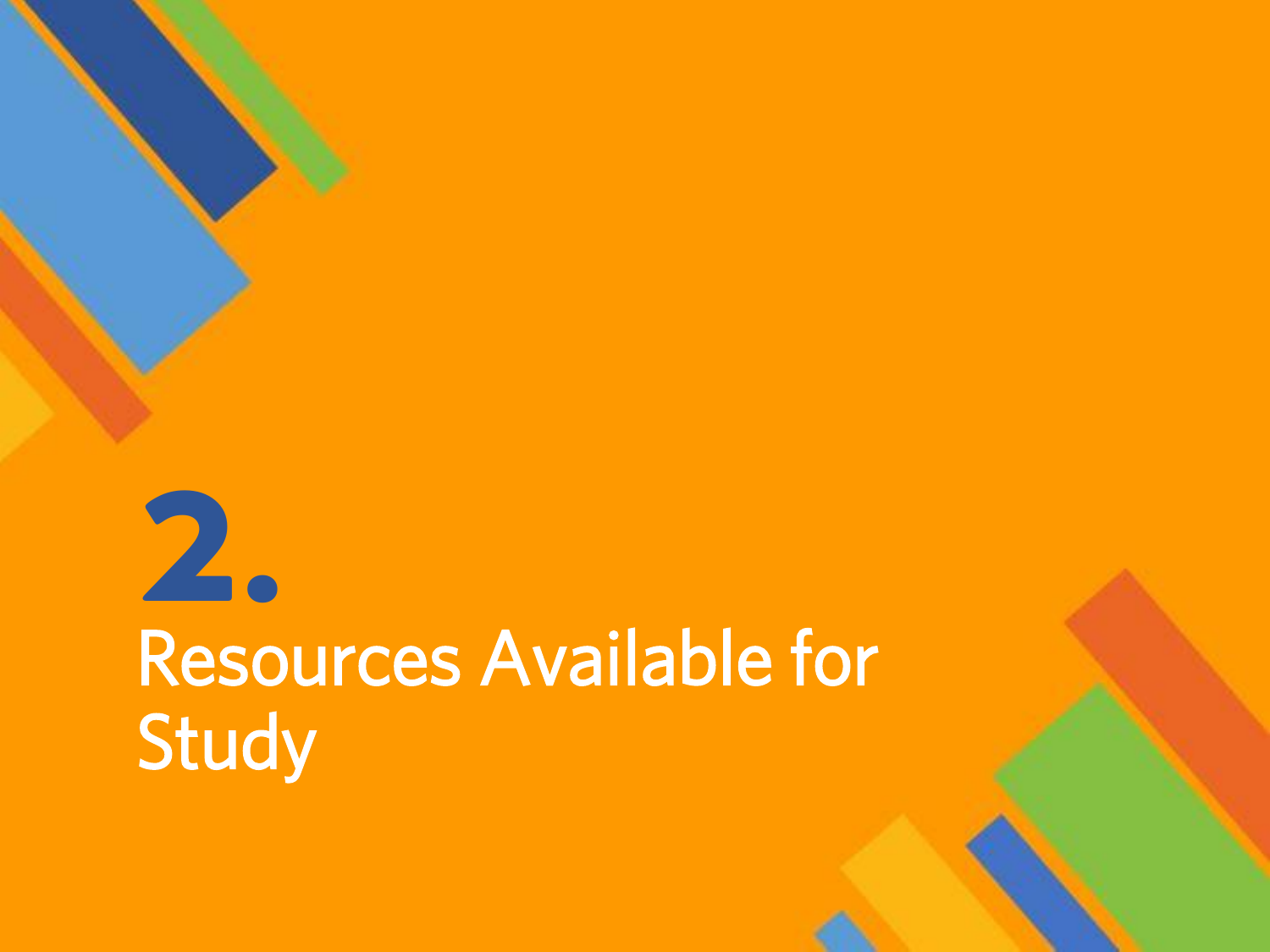### **Quick Poll What are you using to study?**

- TDBoK alone
- **A** Resources from pilot package
- A ATD Resources and study group
- A ATD's course and pilot package
- ▲ Other (Chat them out)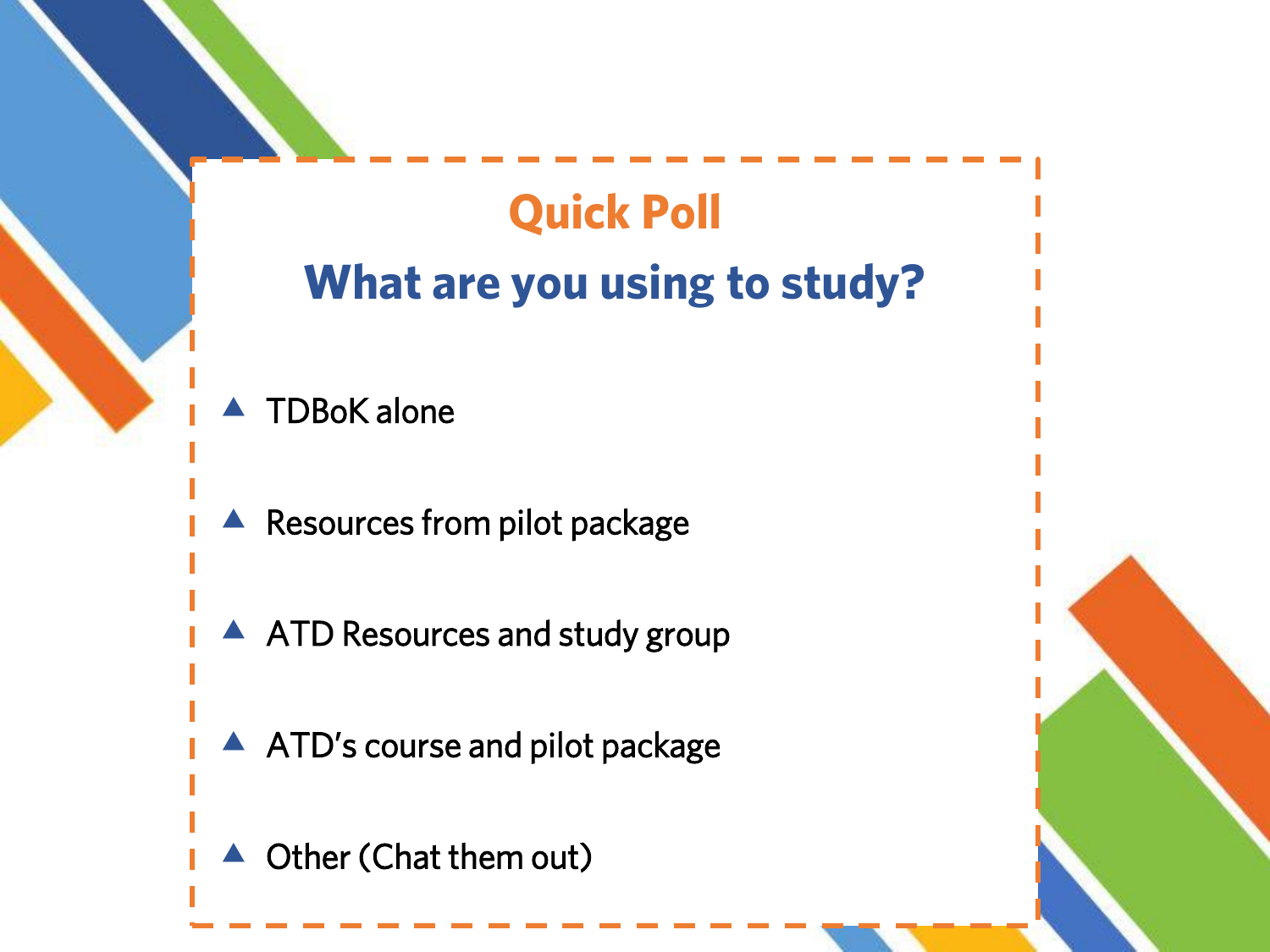## FREE RESOURCES

#### **[CPTD Study Planning Guide](https://d22bbllmj4tvv8.cloudfront.net/8f/a4/e810d3f9435598dcf8105ac5c99e/cptd-study-guide-version-2.0_final%20updated.pdf)**

- Content Outline
- Gap Assessment
- Reference Resource List

#### **[Sample Questions](https://www.td.org/certification/sample-questions)**

15 multiple choice questions and 2 case management questions

#### **Candidate Preparation Groups**

- **LinkedIN [CPTD Candidate Group](https://www.linkedin.com/groups/8896013/)**
- **[ATD Chapters](http://www.td.org/chapter-locator)** 
	- Other Candidates [Brandi Maynard](https://content.td.org/r/75108) [Craig Engstrom](https://content.td.org/r/75109)

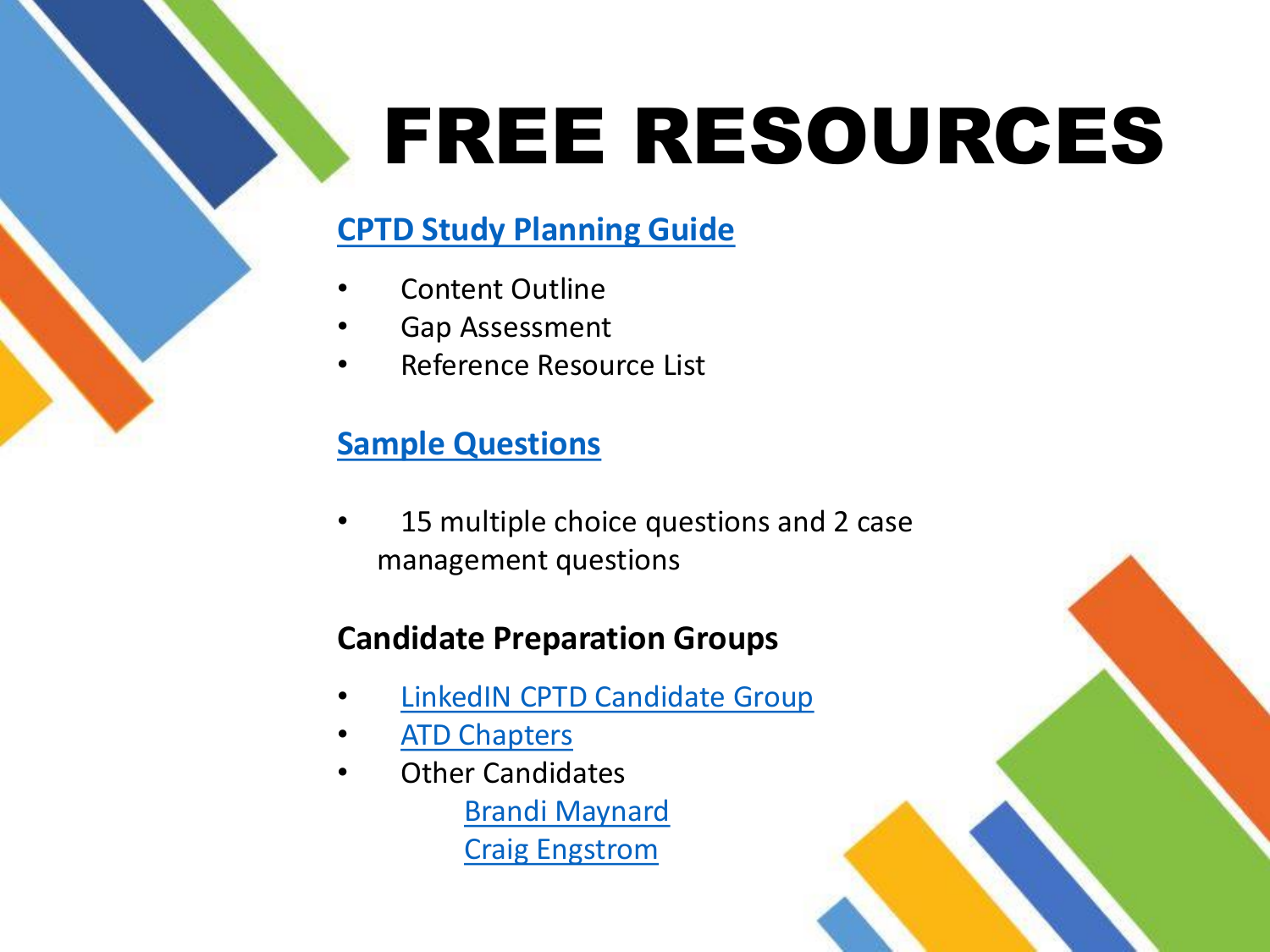## OTHER RESOURCES

**[Talent Development Body of Knowledge \(](http://www.td.org/tdbok)TDBoK)-** Digital & Print

**[ATD's Preparing for the CPTD Course](https://www.td.org/education-courses/cptd-certification-preparation-course)-** On Demand/Adaptive

-includes digital access to TDBoK, full-length practice exam, access to a SME

-20% off now with Summer Sale

**Add-on Option: [ATD's Preparing for the CPTD](https://www.td.org/education-courses/cptd-certification-preparation-workshop) Course-** 2-day Live Online with first cohort starting July 13 & 14; second cohort August 17 & 18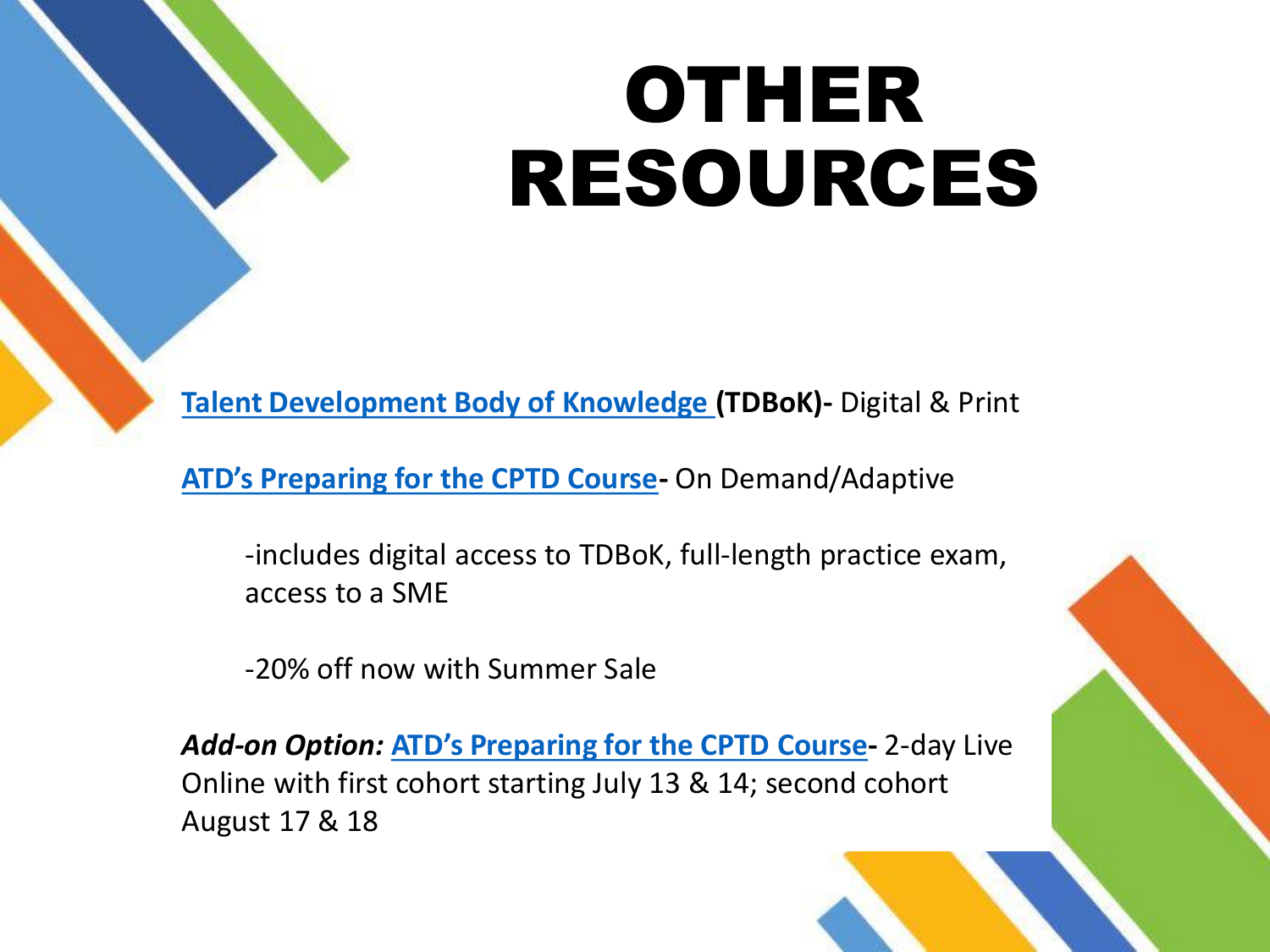## Dispelling Prep Myths

*If I read the TDBoK alone and memorize all I can, I will be ready for the exam.*

The CPTD Exam does not test what's in the TDBoK. It's an assessment that puts your knowledge and experience to the test to pass an industry standard.

#### *I have to buy and read all of the books in the Reference Resource List.*

Five of the books were part of the CPTD Pilot Package and cover a wide array of topics. If you need a deeper dive into a subject for which you have no background, a resource from the reading list is included to help you fill any gaps. Many can be included as an ATD Member benefit or borrowed from a library.

#### *The ATD Prep Course is outdated.*

Instructional designers went to work late last summer designing a whole new learning experience from the ground up. It's all new content aligned to the new content outline and includes tons of resources that were suggestions from candidates who came before you.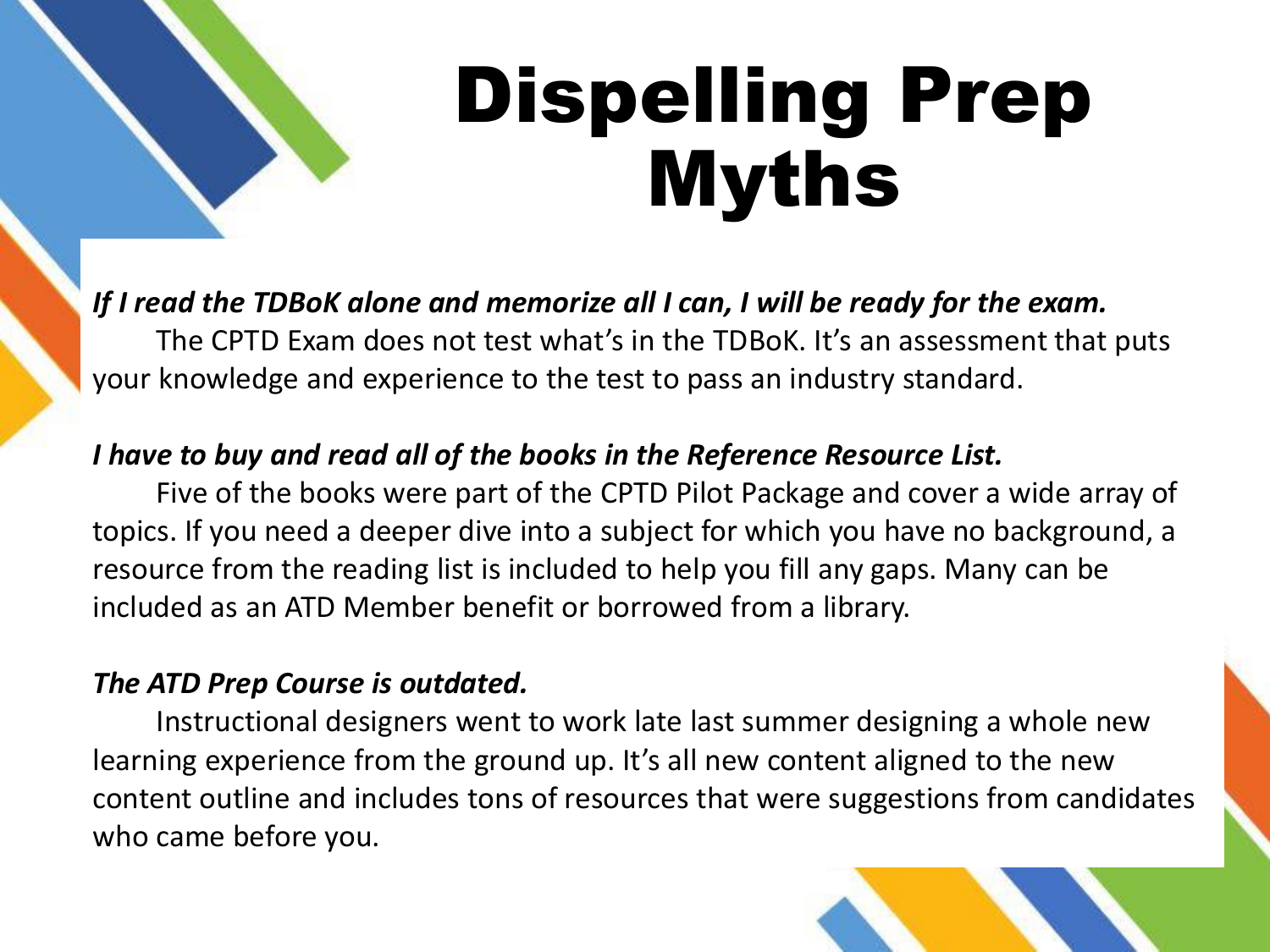# **3.** Overview of the CPTD Exam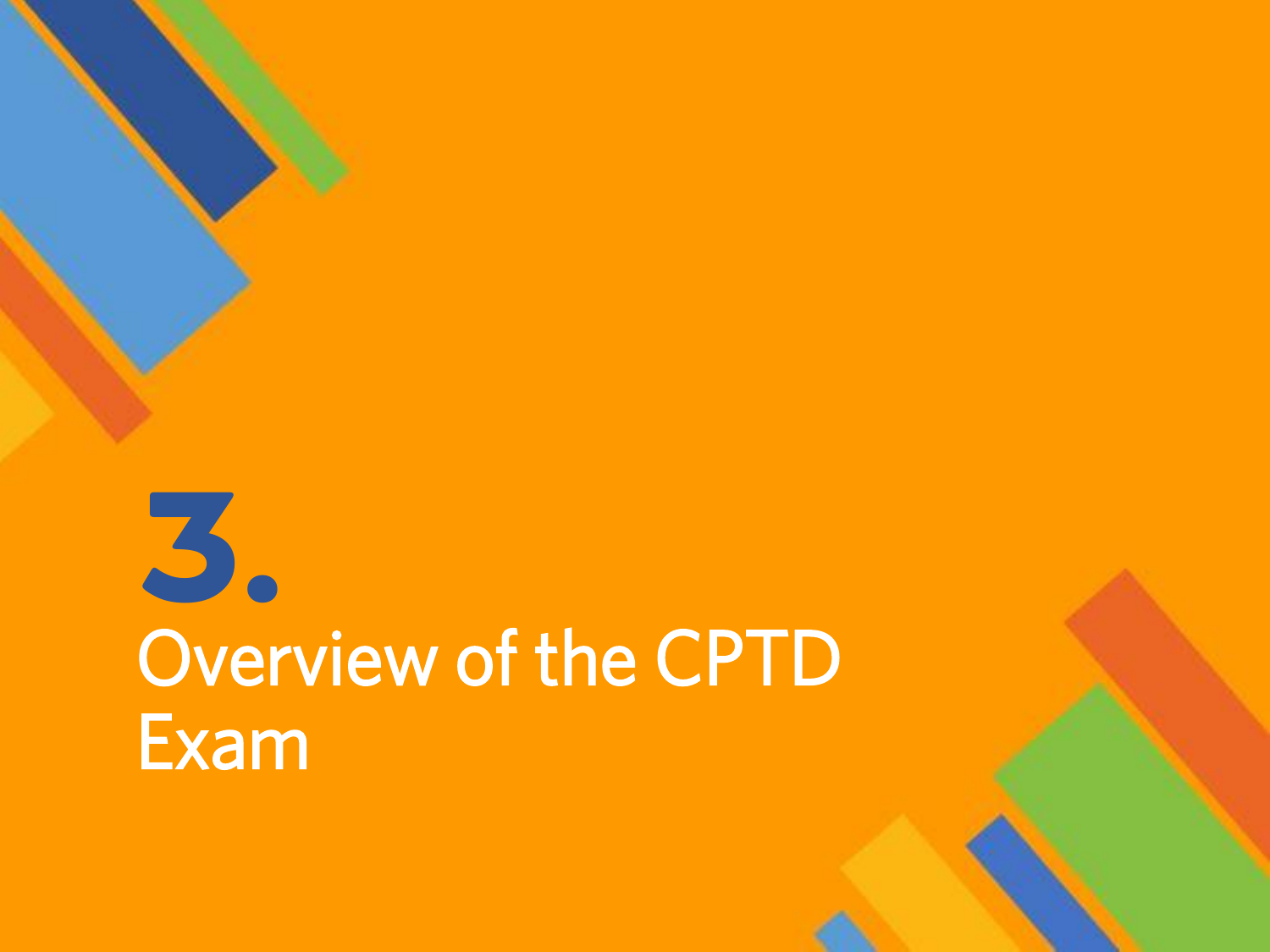## Content of the CPTD

**20% Personal Capability Content**

**Professional Capability 45% Content**

**Organizational Capability 35% Content**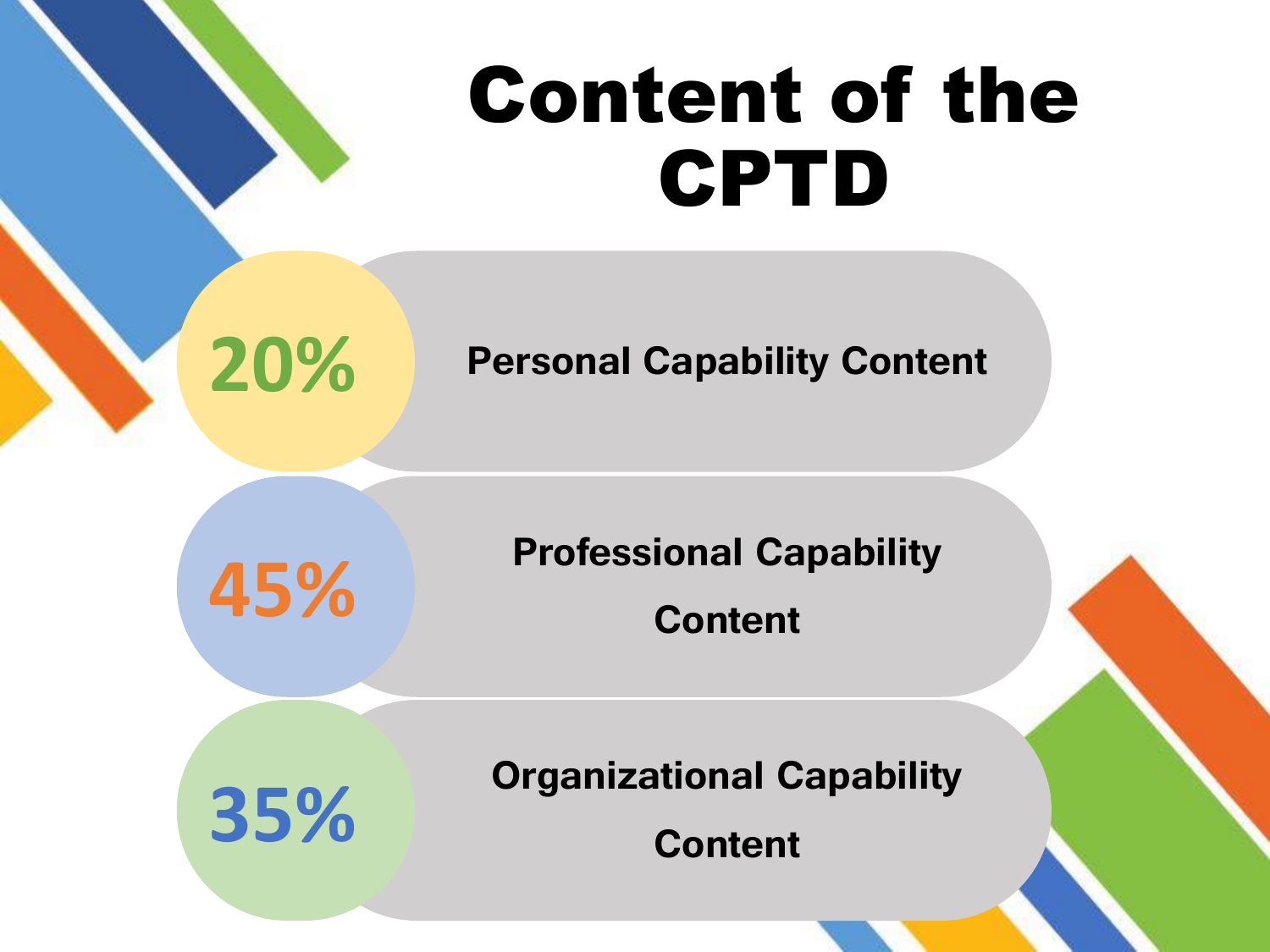## Multiple Choice Questions

Stem (Question)  $\begin{array}{ccc} - & 4 \end{array}$  Response Options

You pick one correct or best answer

Worth 1 point each

Can flag MCQs to review at the end of the MCQ section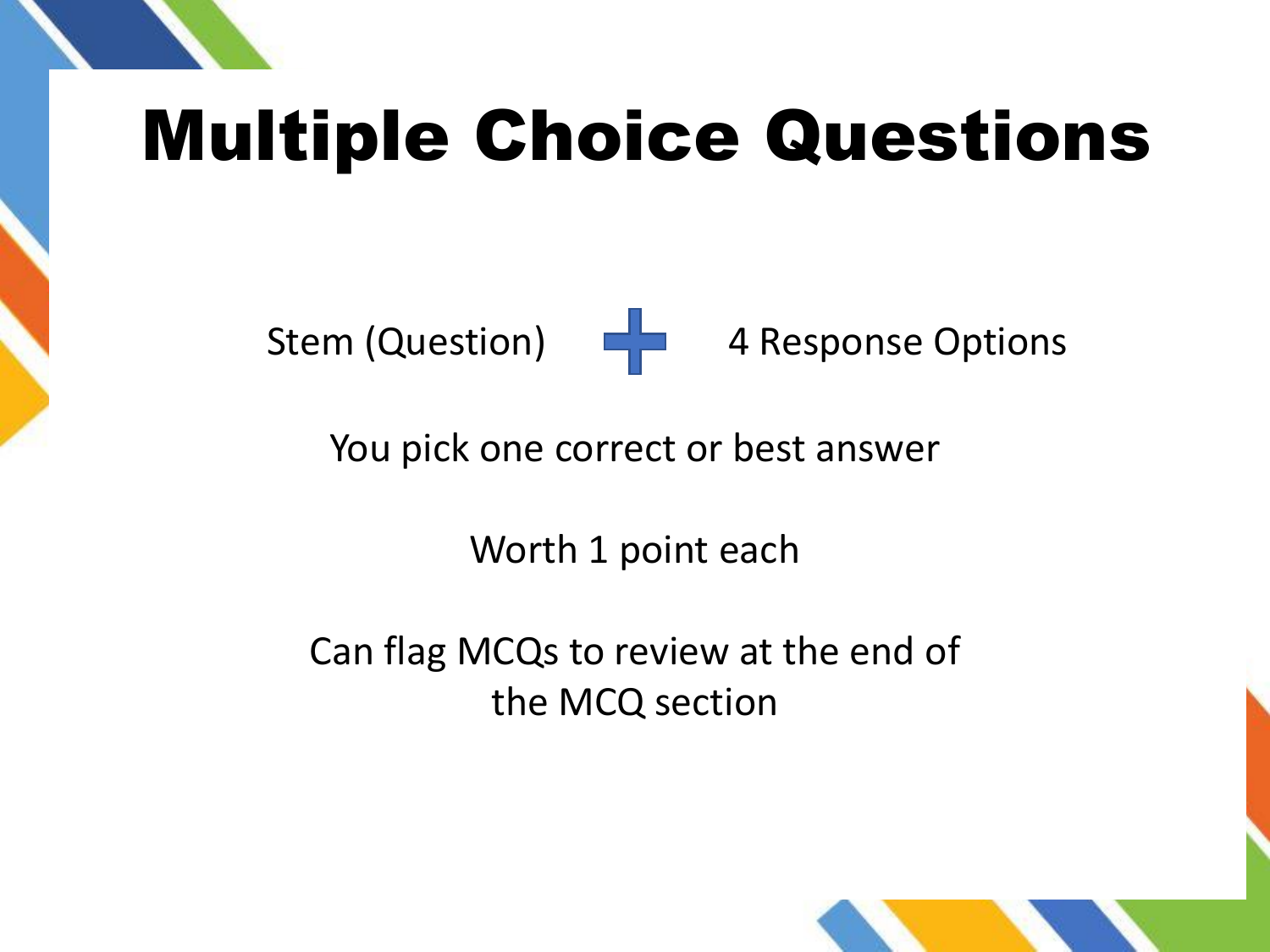### The New Case Management Questions

*Imitates real-life; uses professional judgement to solve*



Short background to

set the scene Multiple selection question where candidate must choose all acceptable responses. Correct responses will be scored as correct (+1); incorrect responses (or not yet correct) will be scored as incorrect (-1).

The question continues with the next event that happens in the scenario and the candidate is asked what should be done next and so on.

*Candidates are not allowed to go back and change any responses during the course of answering these items.*

*Each case management question is worth multiple points.*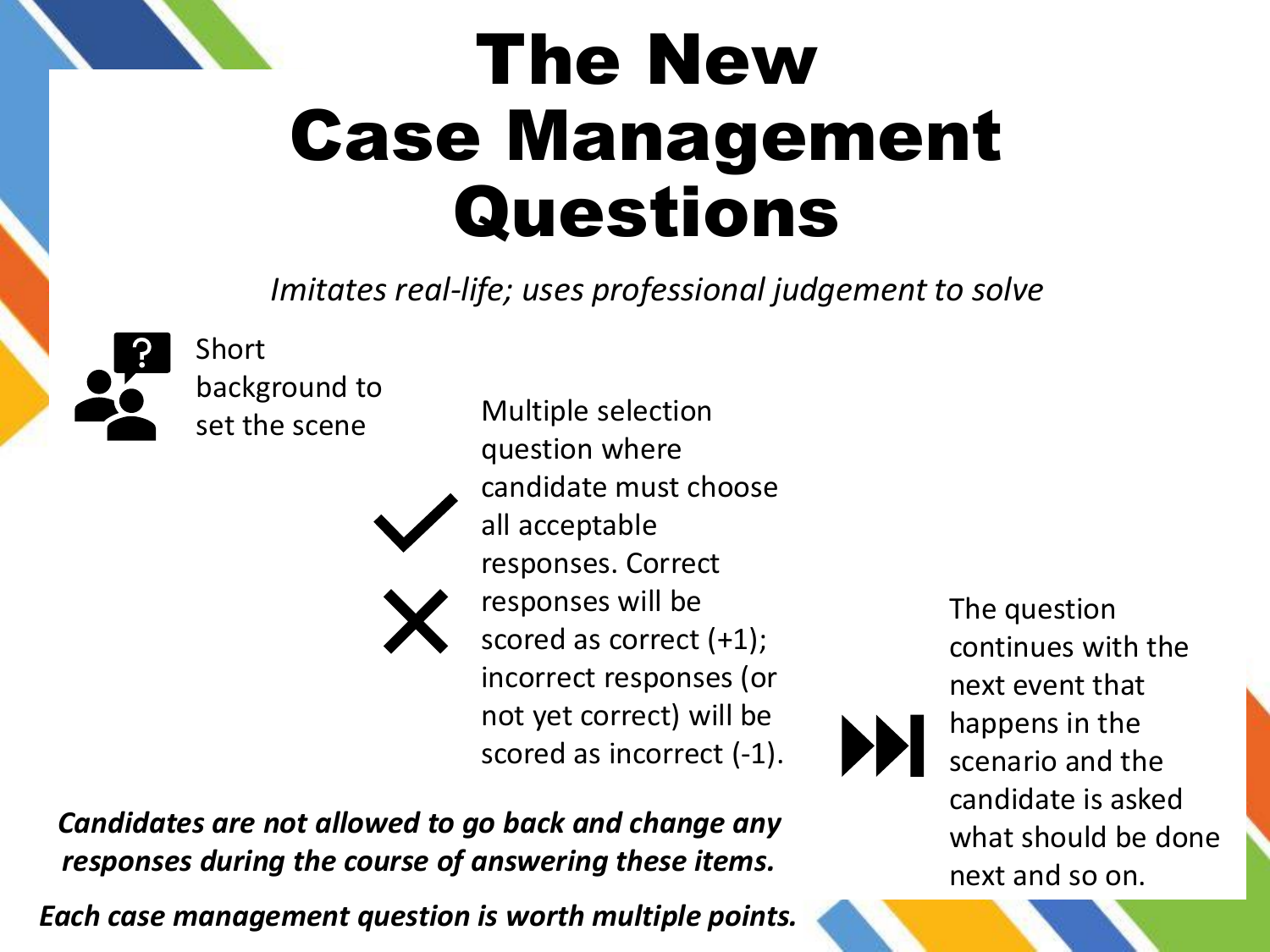

## Things to Know

- Content will be mixed and NOT shown in capability order.
- MCQs and Case Management Questions will be divided with an optional 10-minute break between.
- Remote Proctoring candidates will be limited to the one 10 minute break, those testing in a test center can break as often as they wish, but the clock will continue running.

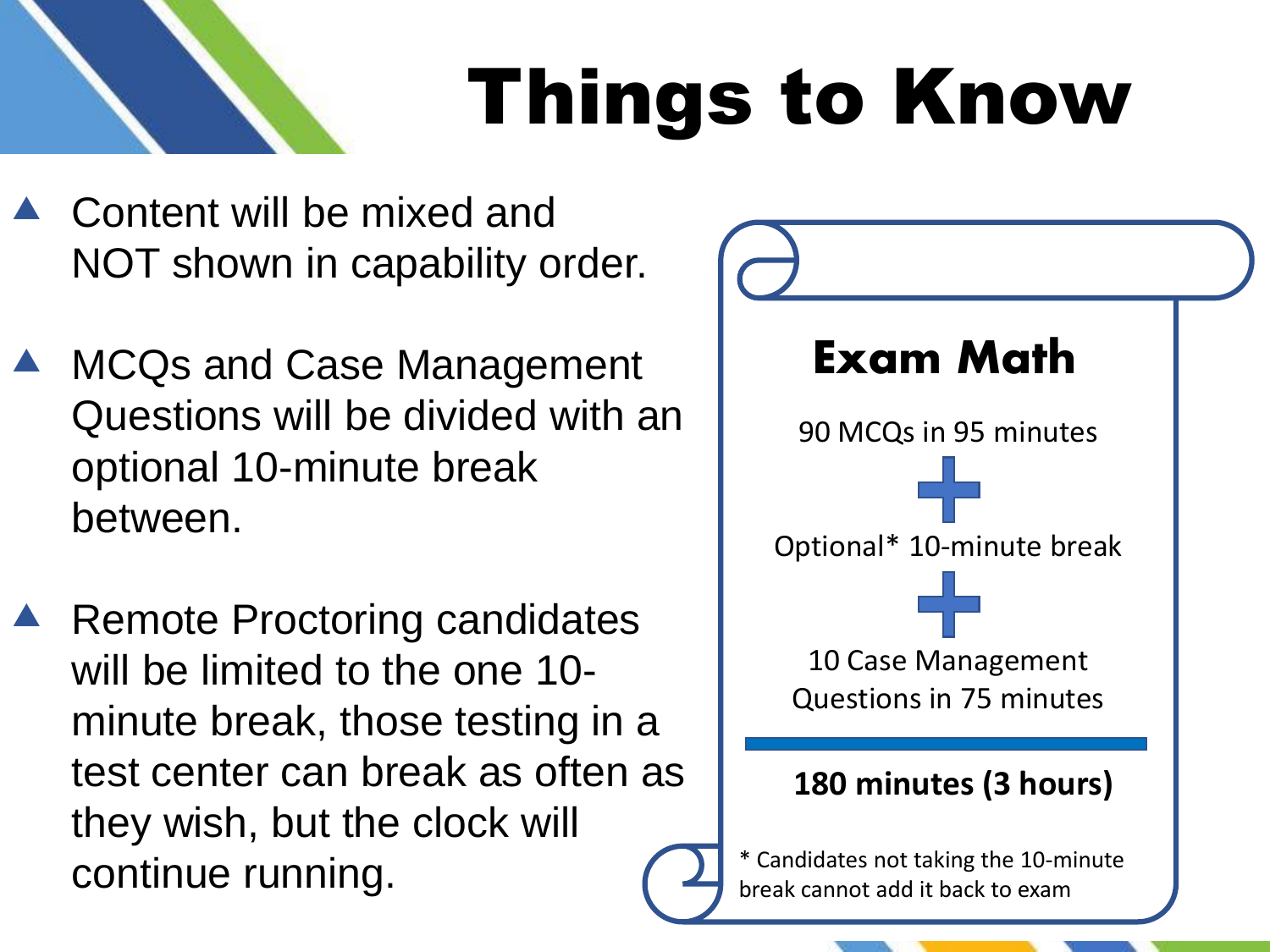

## Things to Know

- Name on Test Authorization Email MUST match governmentissued ID- *with a few caveats for COVID-19.*
- Access to an on-screen calculator, timer, and flagging feature to mark MCQ items you wish to review if time permits.

#### **At a Local Testing Center At Home or Office**

- Access to 2 pieces of dry-erase paper and marker for notes; cannot leave with them.
- ▶ Timer continues to run except for 10-minute break

- begins 30 minutes before appointment, is ▶ Check-in Process for Remote Proctoring largely AI, and depending on the timing could take the entire 30 minutes.
- Except for the 10 minute break, you may not leave the confines of the video monitoring you

[td.org/certification/remoteproctoring](https://www.td.org/certification/remoteproctoring)

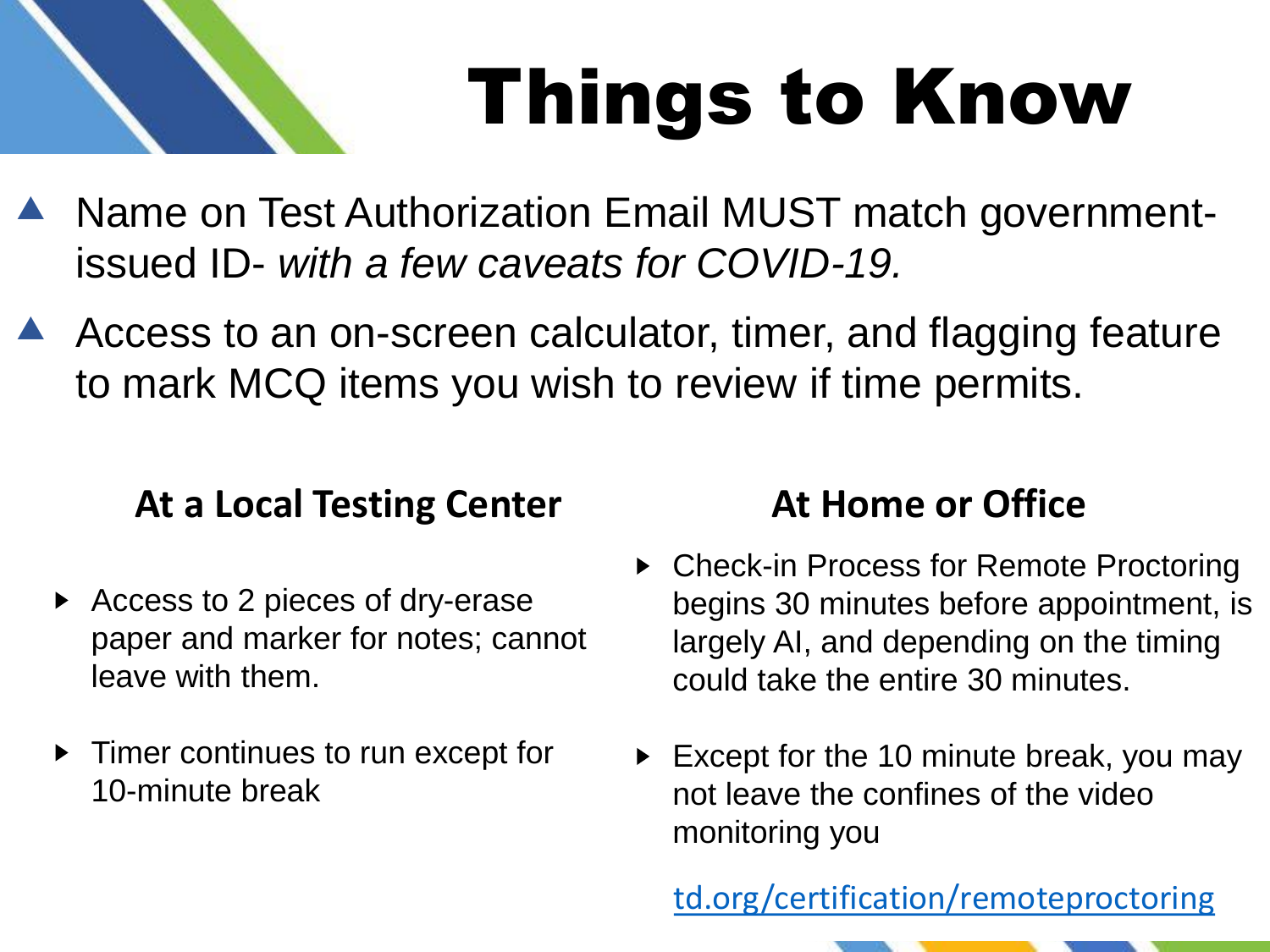

## After the Exam

- The pilot window is August 5 September 30.
- All results are held and analyzed at the end of the window.
- A cutscore will be determined using certification industry standards and a team of subject matter experts.
- Pilot candidates should expect their scores within 6-8 weeks after the end of the window.

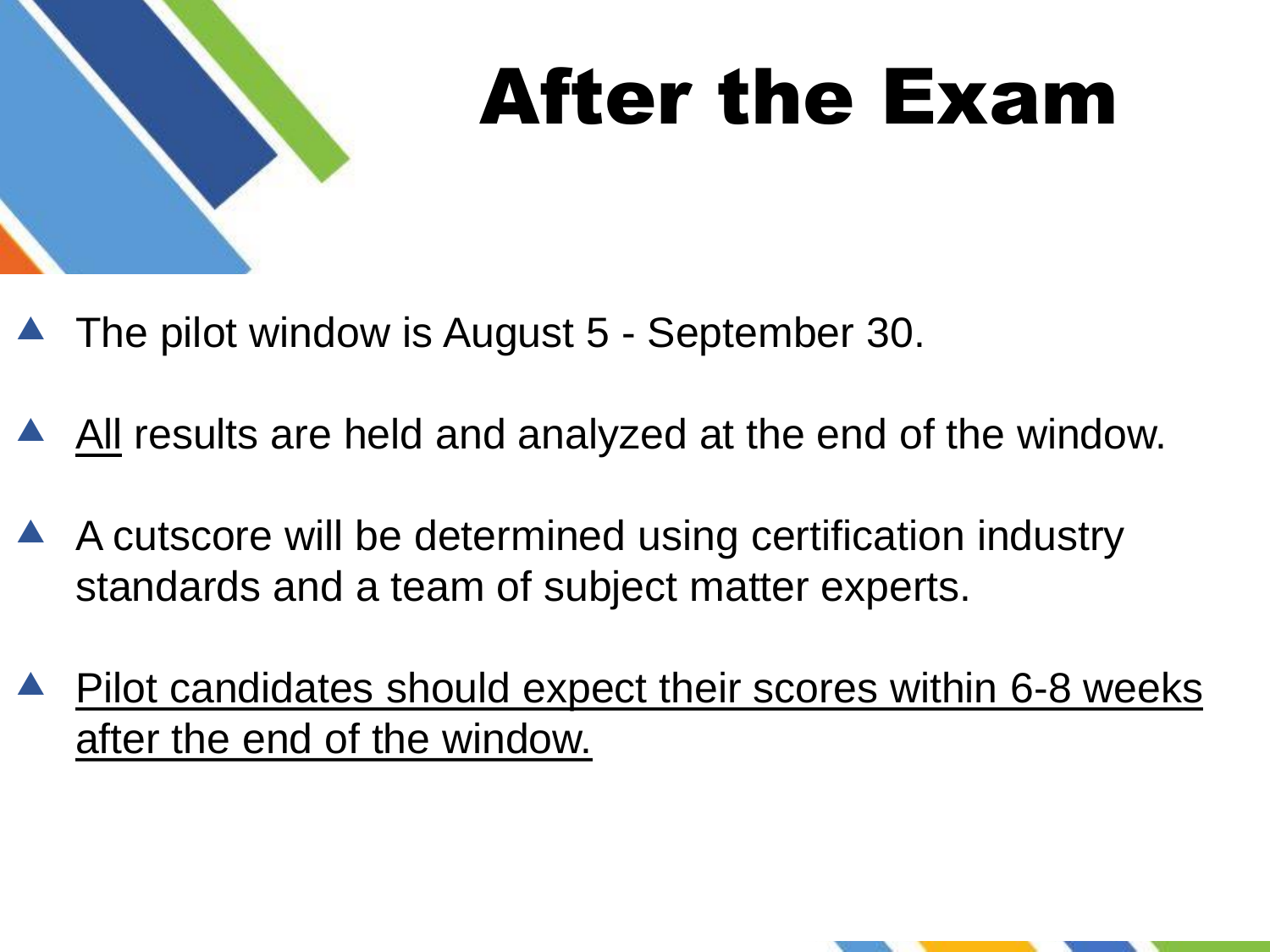

In the weeks following the exam, watch your inbox for a survey to capture your feelings about the exam, how you prepared, and your general feedback about the program!

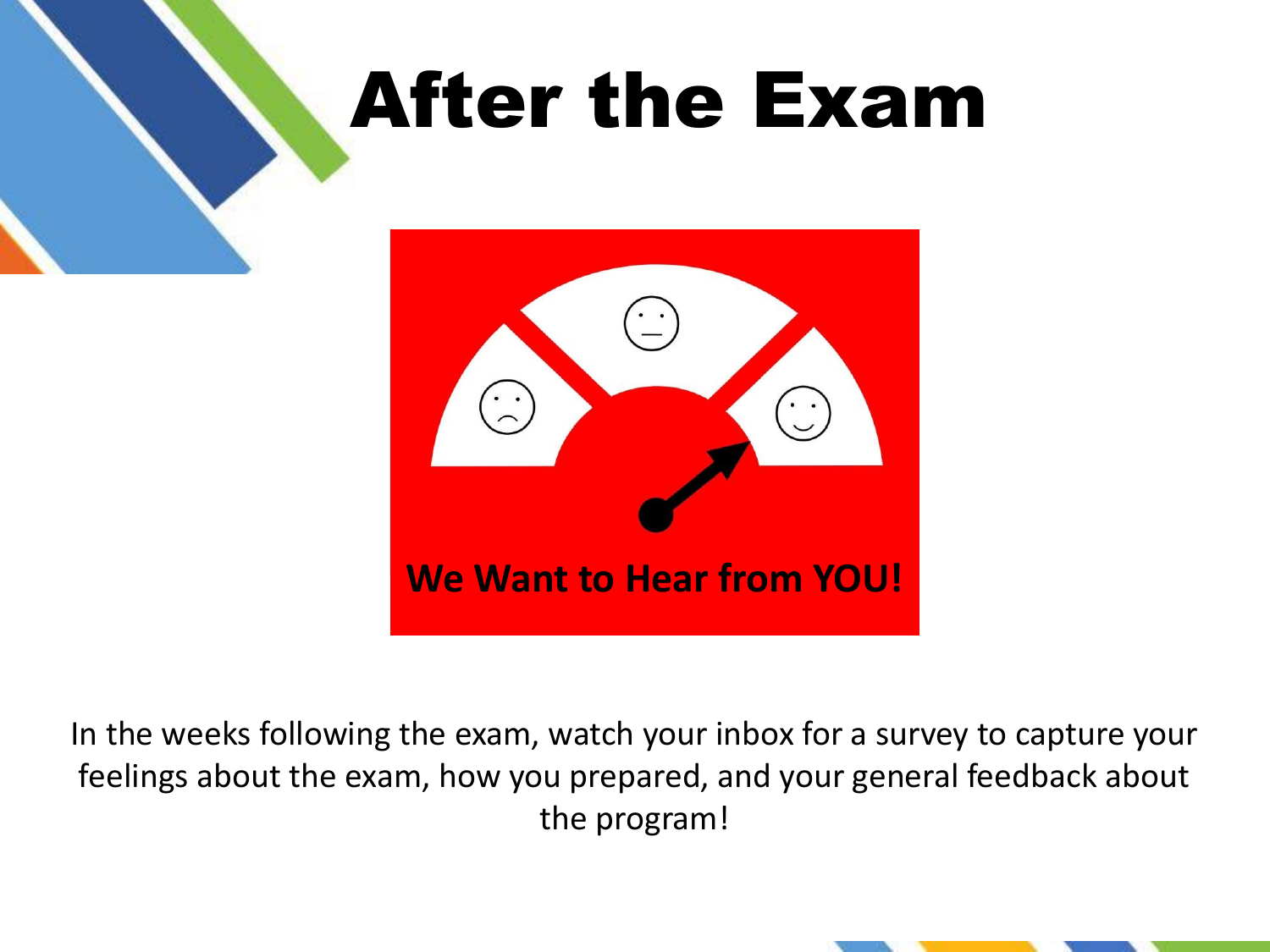



- Score range will be from 200-800 with 500 being the passing point.
- Score reports of passers will include scaled score only.
- ▲ Score reports of those who are unsuccessful will receive scaled score and diagnostic feedback by Capability Domain.
- If unsuccessful, candidates may be eligible to retest in November-December window.

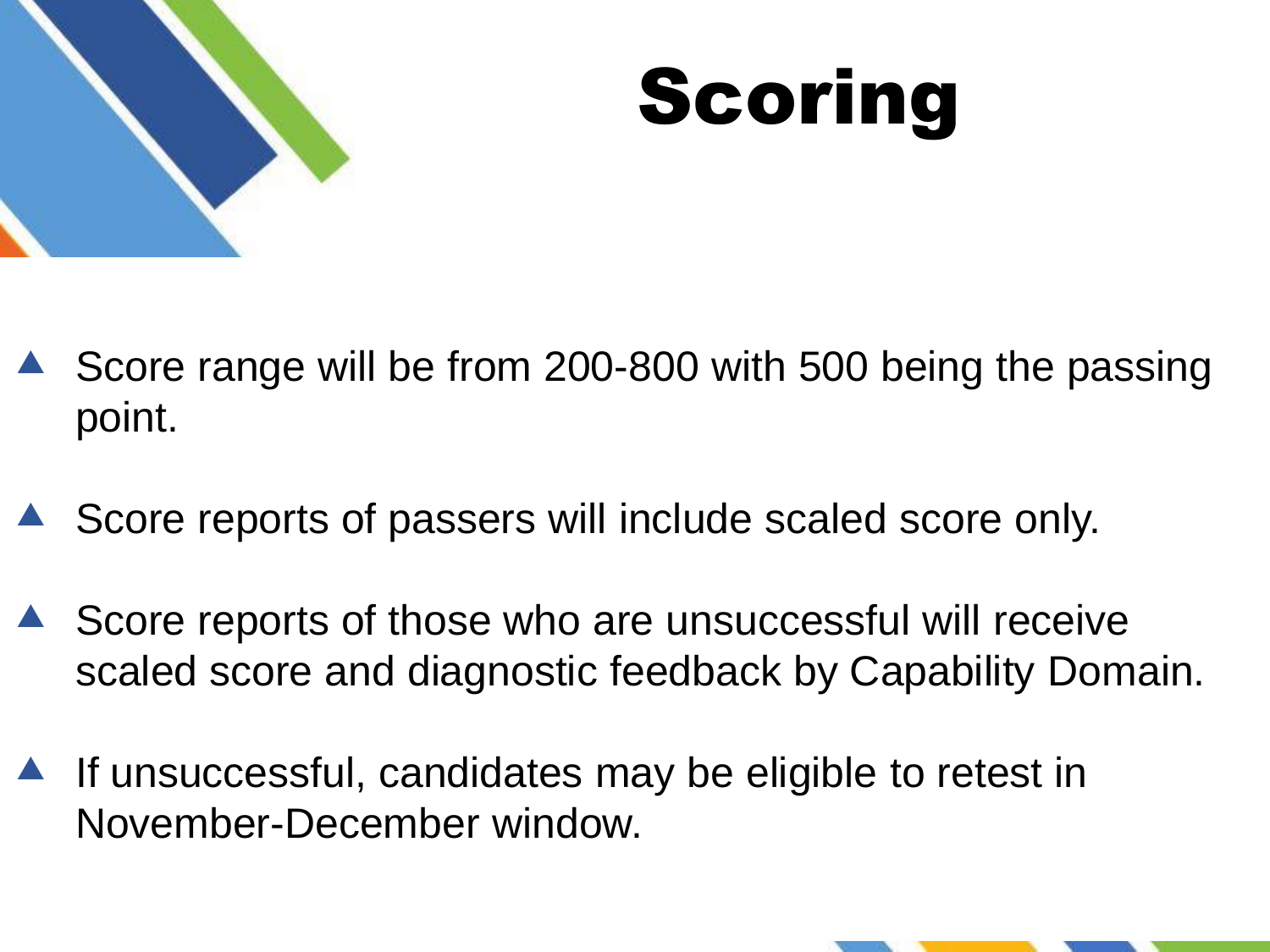## **4.** Candidates talk about their process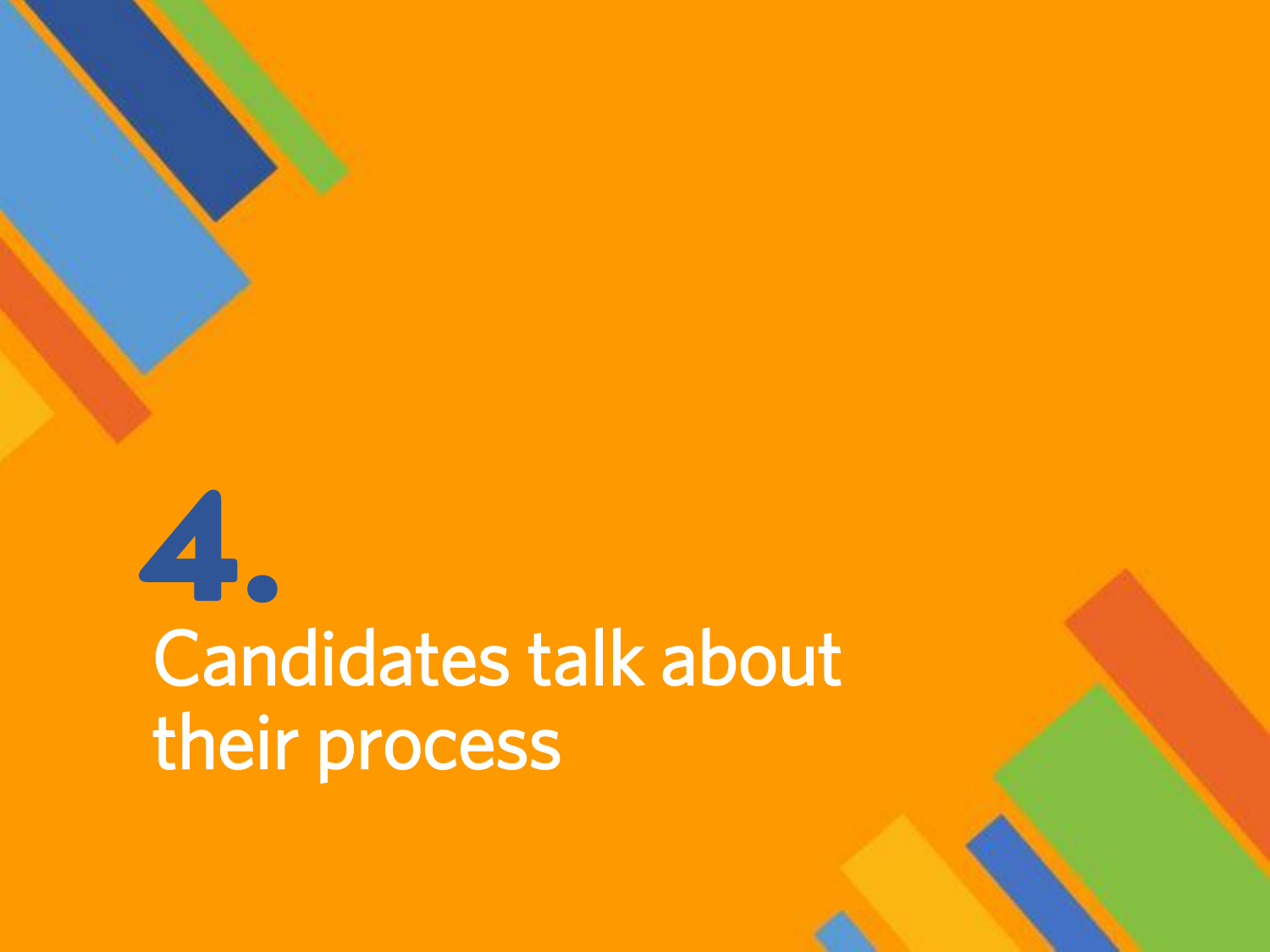## Meet Our Panelists

- Brandi Maynard, PhD
- Noel Zykowski, APTD



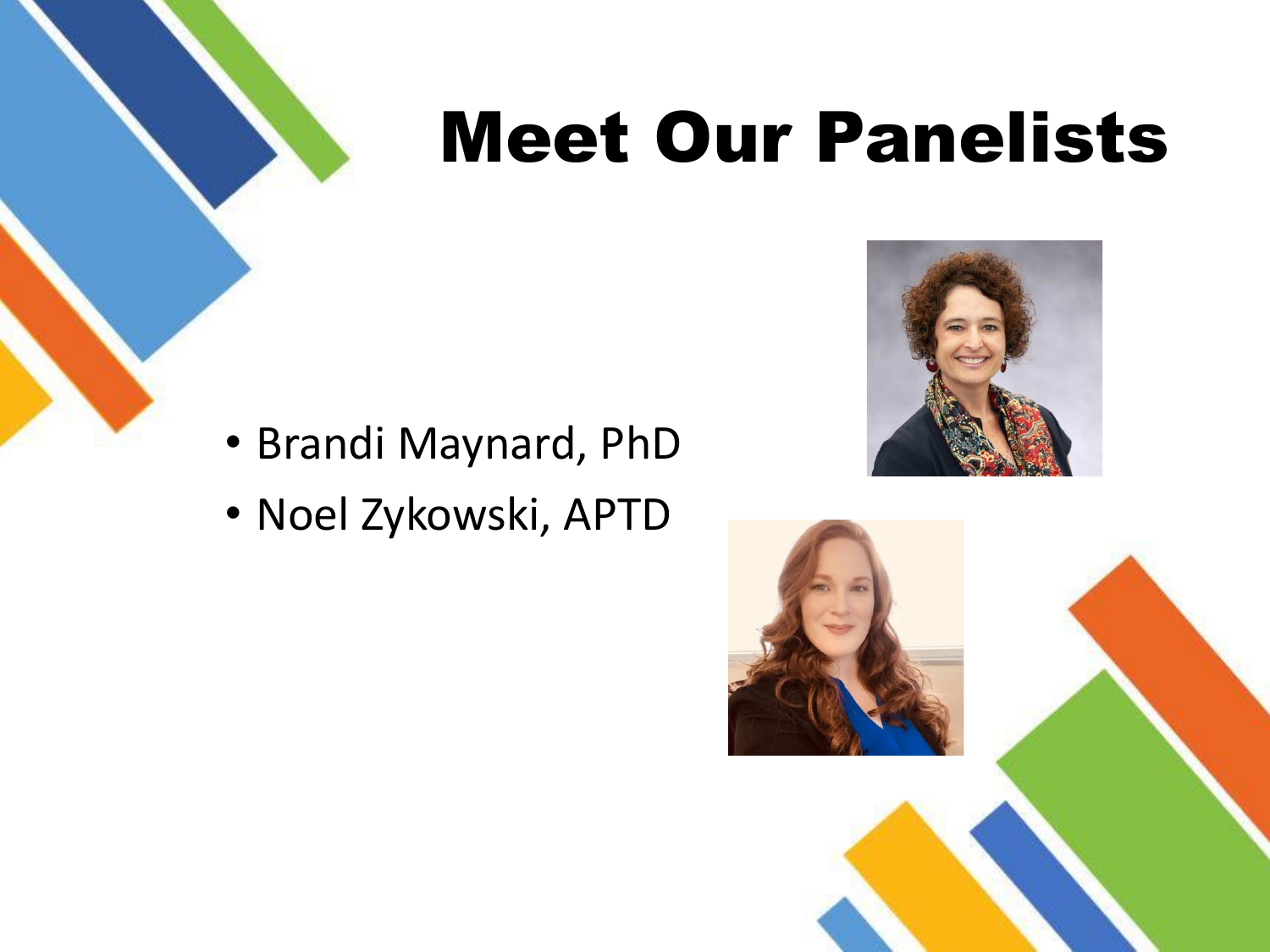## Creative Study Strategies

- Find what works for you
- Write about it
- Brain tapes, mind maps & Roam
- Link it to your work & experiences
- Start or join a study group
- Create your own questions
- Materials from members of group
- TDBoK flashcards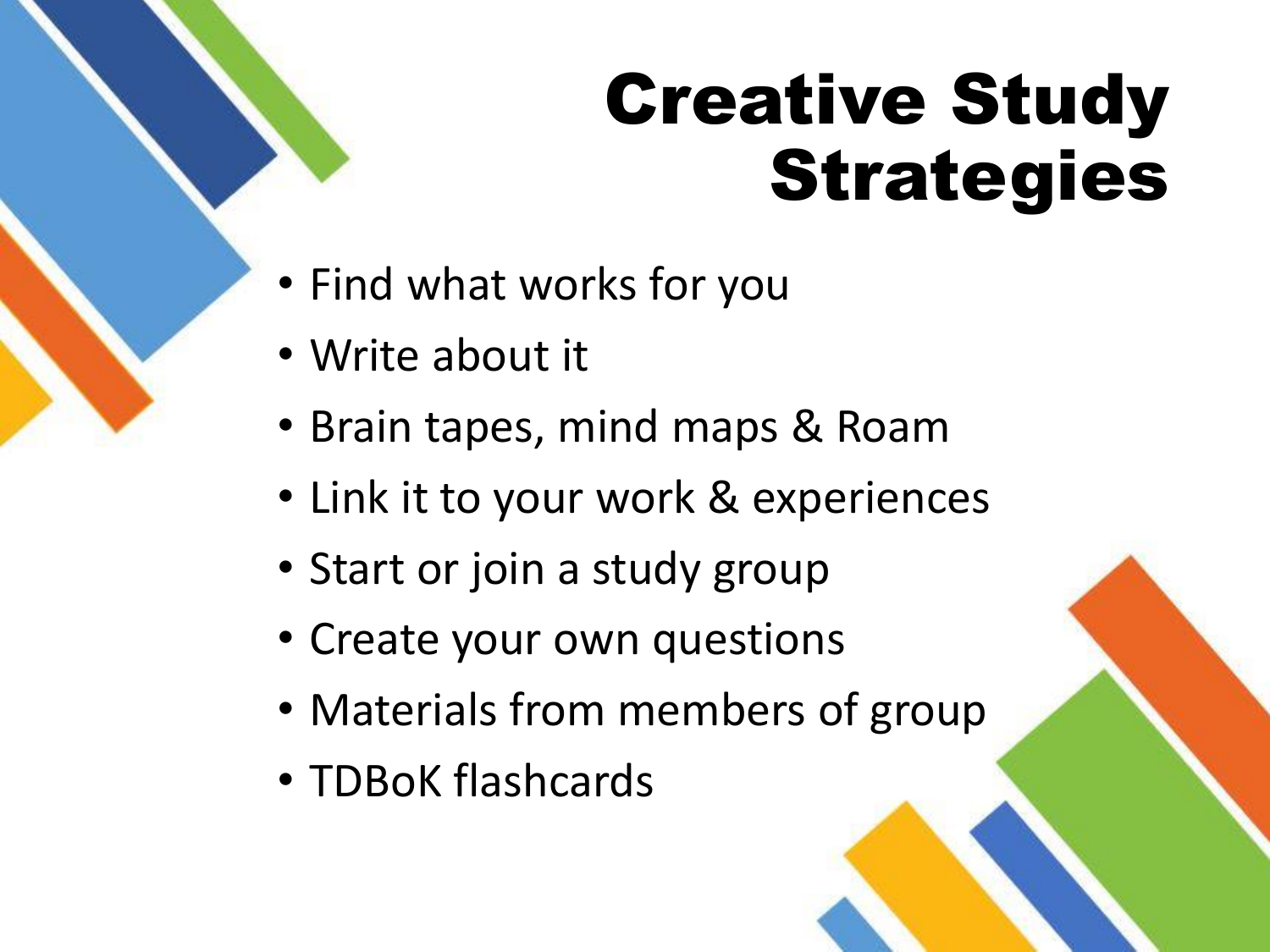### Preparing for Case Management Questions

- Write your own case studies
- Identify SMEs in your study group
- Connect to your work
- Deconstruct sample questions
- What do you need to know to APPLY the knowledge?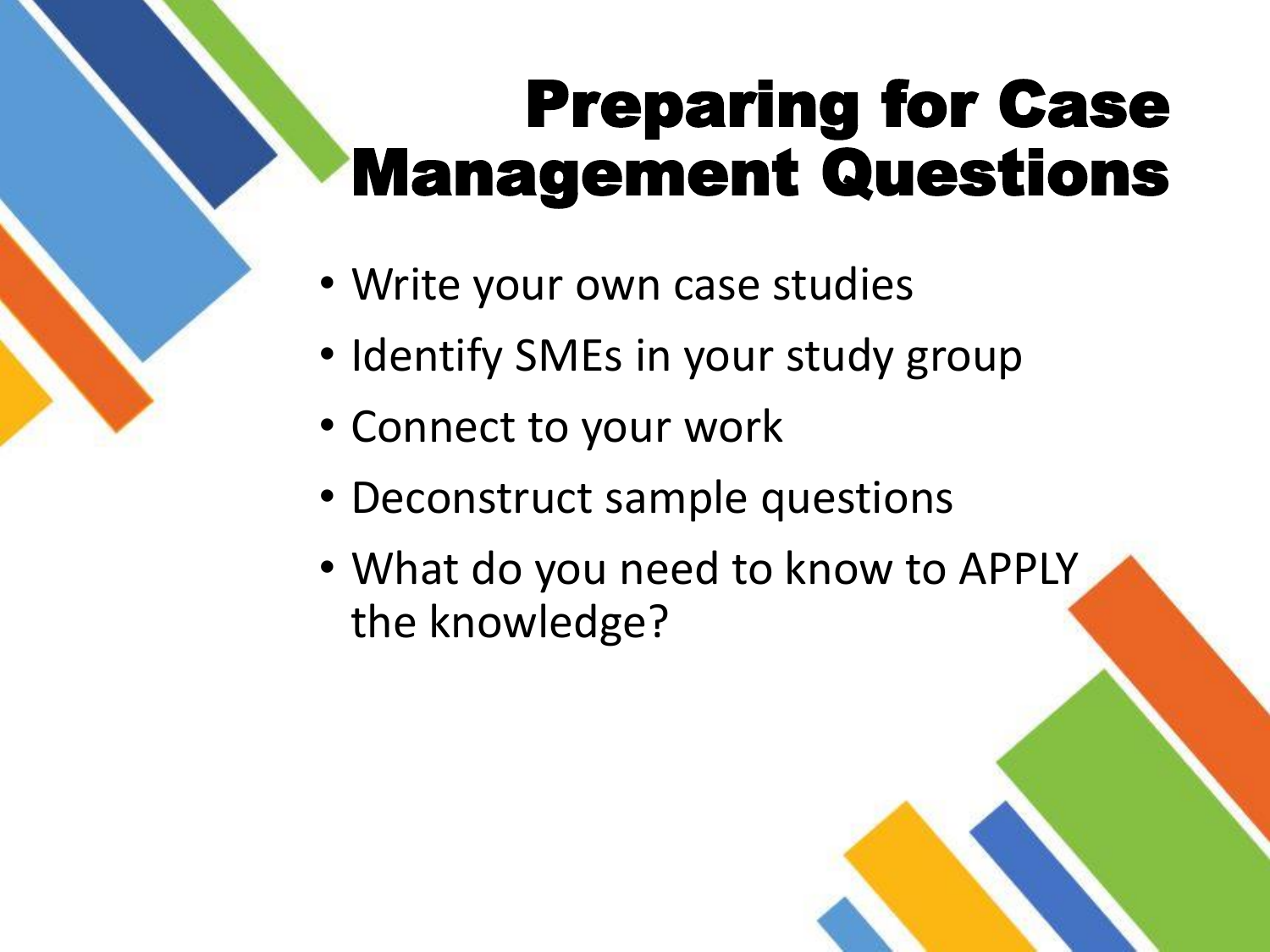## Biggest Challenges

- Time
- Emotional energy
- Balancing study time with work, family & study group
- No one has taken this exam before
- Short time frame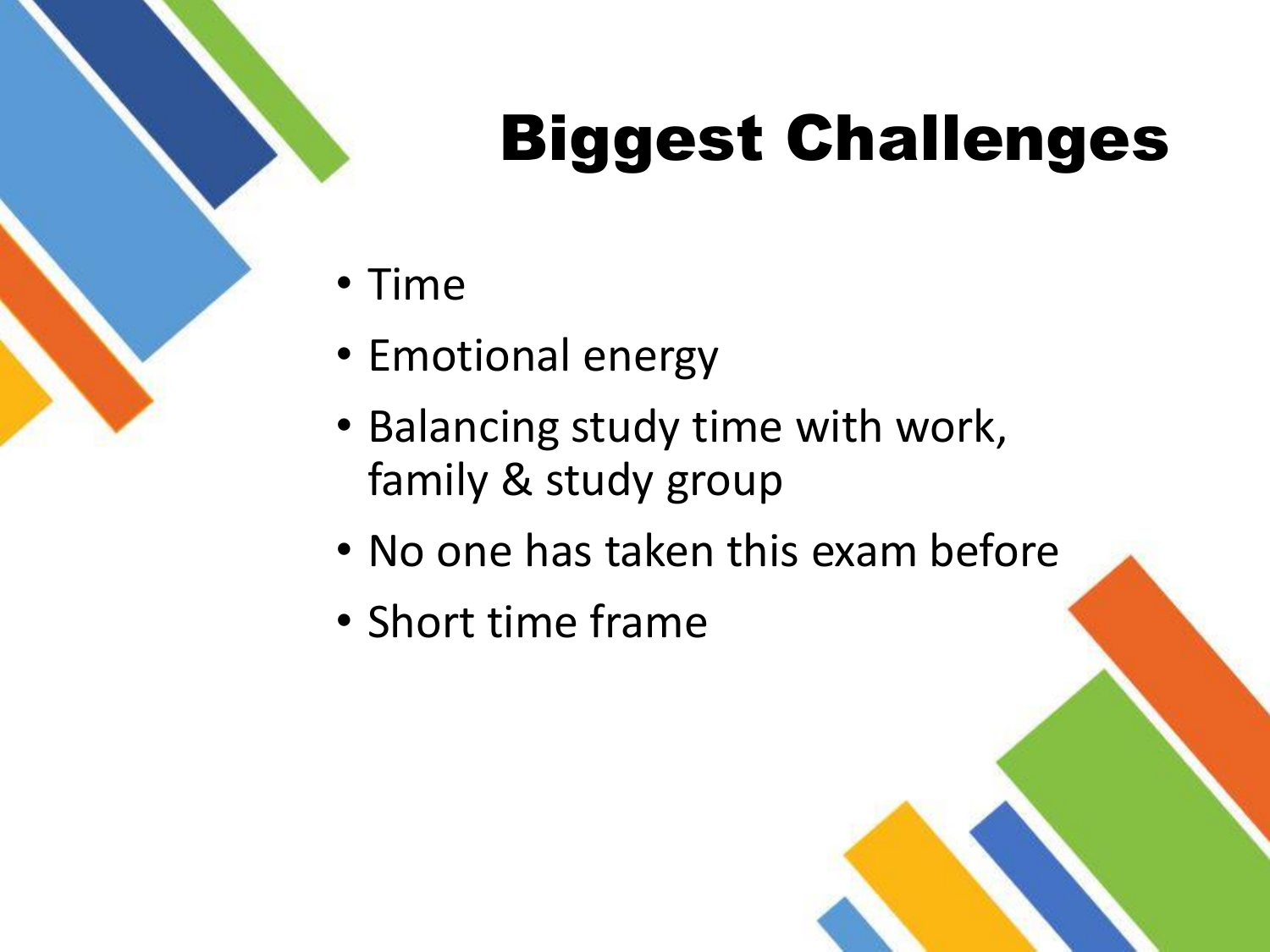### Advice for Candidates

- Try a variety of methods to find what works for you
- Give yourself enough time to prepare
- Study with others
- Find your time of day and commit to it
- Eliminate what is interfering
- [Twelve-week year system](https://www.asianefficiency.com/podcast/138-12-week-year/)
- Stack your habits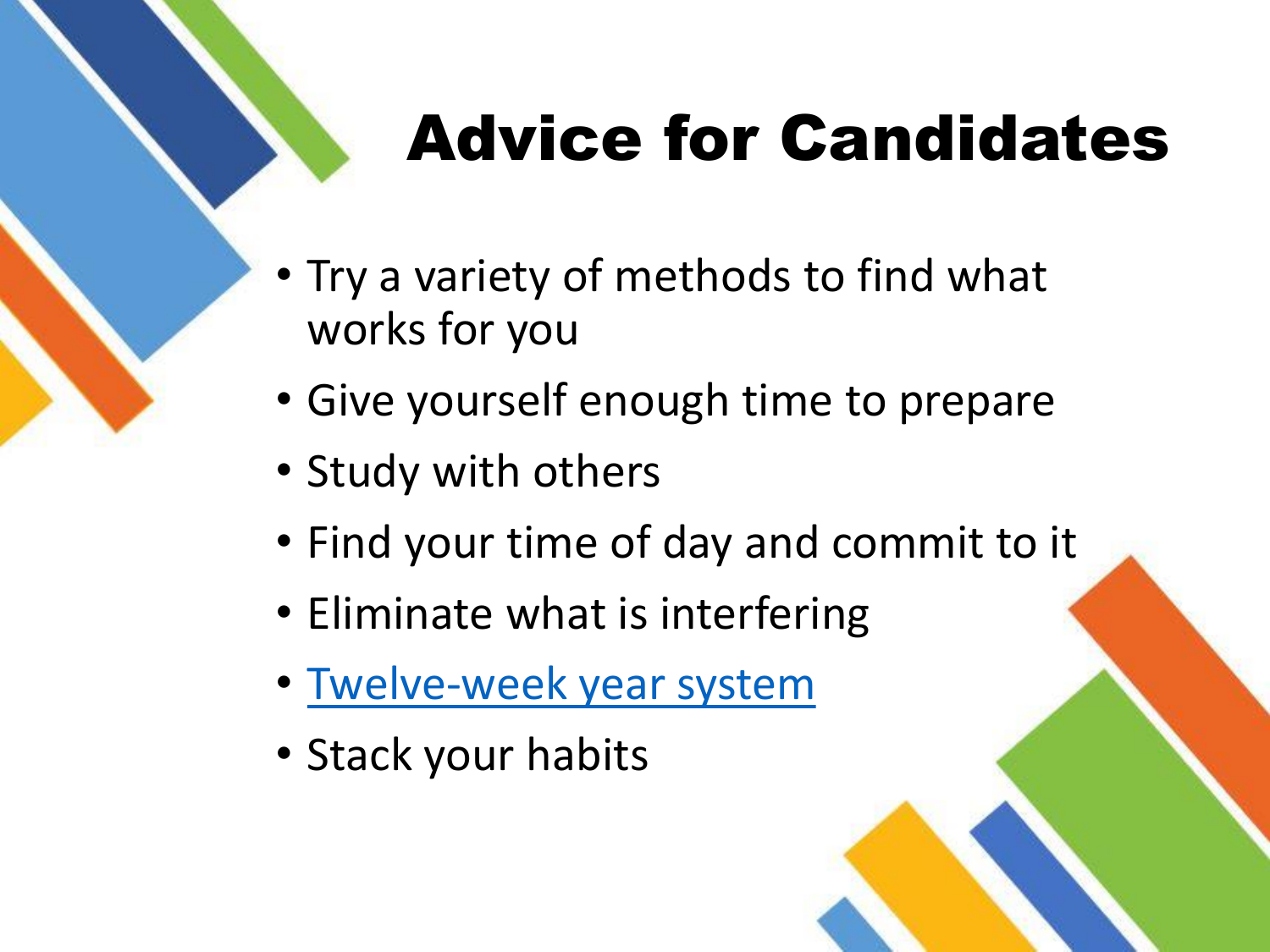

### Wrap-up and Questions